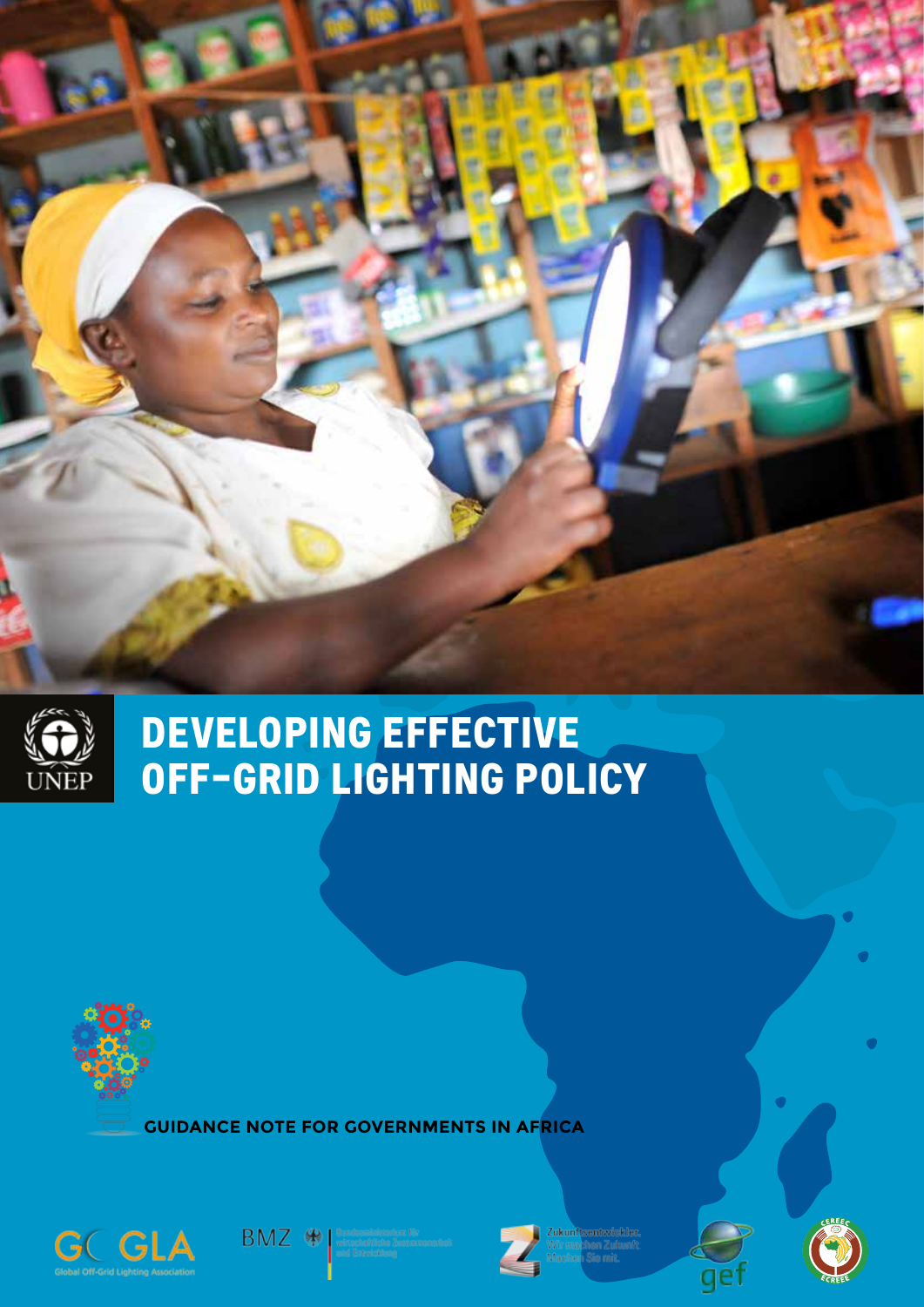#### *Copyright © United Nations Environment Programme 2015*

This publication may be reproduced in whole or in part and in any form for educational or non-profit purposes without special permission from the copyright holder, provided acknowledgement of the source is made. UNEP would appreciate receiving a copy of any publication that uses this publication as a source.

No use of this publication may be made for resale or for any other commercial purpose whatsoever without prior permission in writing from the United Nations Environment Programme.

#### Disclaimer

The designations employed and the presentation of the material in this publication do not imply the expression of any opinion whatsoever on the part of the United Nations Environment Programme concerning the legal status of any country, territory, city or area or of its authorities, or concerning delimitation of its frontiers or boundaries. Moreover, the views expressed do not necessarily represent the decision or the stated policy of the United Nations Environment Programme, nor does citing of trade names or commercial processes constitute endorsement.

The information contained within this publication is for general guidance on matters of interest only, and may be subject to change without notice. While we have attempted to ensure that the information has been obtained from reliable sources, the UNEP-GEF en.lighten initiative is not responsible for any errors or omissions, or for the results obtained from the use of this information. All information is provided on an "as-is" basis with no guarantee of completeness, accuracy, timeliness or of the results obtained from the use of this information, and without warranty of any kind, express or implied, including, but not limited to warranties of performance, merchantability and fitness for a particular purpose.

promotes environ- mentally sound practices globally and in its own activities. This publication is printed on 100% recycled paper, using vegetable -based inks and other eco-friendly practices. Our distribution policy aims to reduce UNEP's carbon footprint.  $\frac{1}{28}$  02/28 **02**/28 **03/28** 

In no event will the en.lighten initiative, its related corporations, contributors, or the partners, agents or their respective employees have any liability to you or anyone else for any act and conduct in connection with or related to the information provided herein. This disclaimer applies to any damages or liability and in no event will the en.lighten initiative be liable to you for any indirect, consequential, exemplary, incidental or punitive damages, including lost profits, even if the en.lighten initiative has been advised of the possibility of such damages.

#### *Cover photo: Courtesy of NIWA*

ISBN: DTI/1911/PA

### Acknowledgements

This document was prepared for the United Nations Environment Programme (UNEP)'s en.lighten initiative in cooperation with the Global Off-Grid Lighting Association (GOGLA). Germany's Federal Ministry for Economic Cooperation and Development (BMZ) is providing support to UNEP to facilitate the development of a regional policy to enable the penetration of sustainable off-grid lighting solutions in the Economic Community of West African States (ECOWAS) region. Many thanks are extended to the ECOWAS Regional Centre for Renewable Energy and Energy Efficiency (ECREEE) for the ongoing collaboration with UNEP to develop a Regional Efficient Lighting Strategy that addresses offgrid lighting concerns.

#### **AUTHORS**

Essel Ben Hagan (UNEP), Olola Vieyra Mifsud (UNEP) and Johanna Diecker (GOGLA)

#### Reviewers and Contributors

UNEP extends its thanks to the following reviewers for their time and expert insights: Laura Williamson (REN21); Evan Mills (Lawrence Berkeley National Laboratory); Bohzil Kondev, Carsten Hellpap (Deutsche Gesellschaft für Internationale Zusammenarbeit – GIZ); Ibrahim Soumaila (ECREEE); Koen Peters (Global Off-Grid Lighting Association – GOGLA); Itotia Njagi (International Finance Corporation – IFC); Abdel Karim Traoré (SNV Netherlands Development Organisation); Charlie Miller (Solar Aid); Jacob Lewandowski (d.light); Micah Melnyk (World Bank); Sarah Bendahou, Kathryn Conway, Laura Fuller, Gustau Mañez Gomis, Elizabeth Mastny, Moira Mathers, Michael Scholand (UNEP).

UNEP

### TABLE OF CONTENT

### **Acknowledgements Introduction** 1 The Case for Off-Grid Lighting 1.1 The success of market based solutions 1.2 The international policy landscape 1.3 Choosing the right policies to increase basic energy access 2 Call to Action: Strategies to Create an Enabling Environment 2.1 Step 1: Get the fundamentals right – engagement of informed stakeholders and proper monitoring 2.1.1 Ensure all relevant stakeholders understand the benefits of the t 2.1.2 Engage all stakeholders, specially the private sector 2.1.3 Develop Transparent National Energy Strategies 2.1.4 Monitoring and verification of measures 2.2 Step 2: Kick-start the market – fiscal/financial tools that attract the private sector 2.2.1 Introduce exemptions on value-added tax and tariffs 2.2.2 Remove subsidies on lighting fuels 2.2.3 Facilitate access to finance across the supply chain 2.3 Step 3: Scale up the market 2.3.1 Ensure product quality through promotion of internationally accepted minimum standards 2.3.2 Raise awareness for solar lighting benefits among the population 2.3.3 Encourage development of local skills to support market growth 2.3.4 Leverage public private partnerships to increase market penetration 2.4 Step 4: Sustain the positive impact and keep market at steady growth. 2.4.1 Strengthen enforcement and monitoring of quality assurance programs 2.4.2 Provide infrastructure/regulation for proper recycling of spent p **3 Conclusion**

### 4 References

Scenarios achieving universal energy access

#### Figure 2 06

Energy ladder

#### Figure 3 08

#### Diagram illustrating the sequence for developing off-grid lighting policies

#### Figure 4 10

Benefits of monitoring, evaluation, and enforcement

#### Figure 5 24

Integrated policy approach for a transition to efficient off-grid lighting products



#### 5 Annex I: UNEP integrated policy approach 24

#### 6 Annex II: Estimated potential benefits from a market transition to efficient off-grid lighting in Africa

|                             | 02                          |
|-----------------------------|-----------------------------|
|                             | 04                          |
|                             | 05                          |
|                             | $\overline{\phantom{0}}$ 05 |
|                             |                             |
|                             |                             |
| ironment 07                 |                             |
|                             |                             |
|                             |                             |
| echnology 08                |                             |
|                             |                             |
|                             |                             |
|                             |                             |
|                             |                             |
|                             |                             |
|                             |                             |
| $\sim$ 11                   |                             |
| $\overline{\phantom{1}}$ 11 |                             |
|                             | $\overline{\phantom{1}}$ 12 |
|                             | $\overline{\phantom{0}12}$  |
| $\frac{1}{14}$              |                             |
|                             |                             |
| tion 15                     |                             |
| owth rates 16               |                             |
| ograms 17                   |                             |
| <u>roducts</u>              | 17                          |
|                             |                             |
|                             | 20                          |
|                             | 21                          |
|                             | 24                          |
| )t                          | 25                          |

### TABLE OF FIGURES

#### Figure 1 05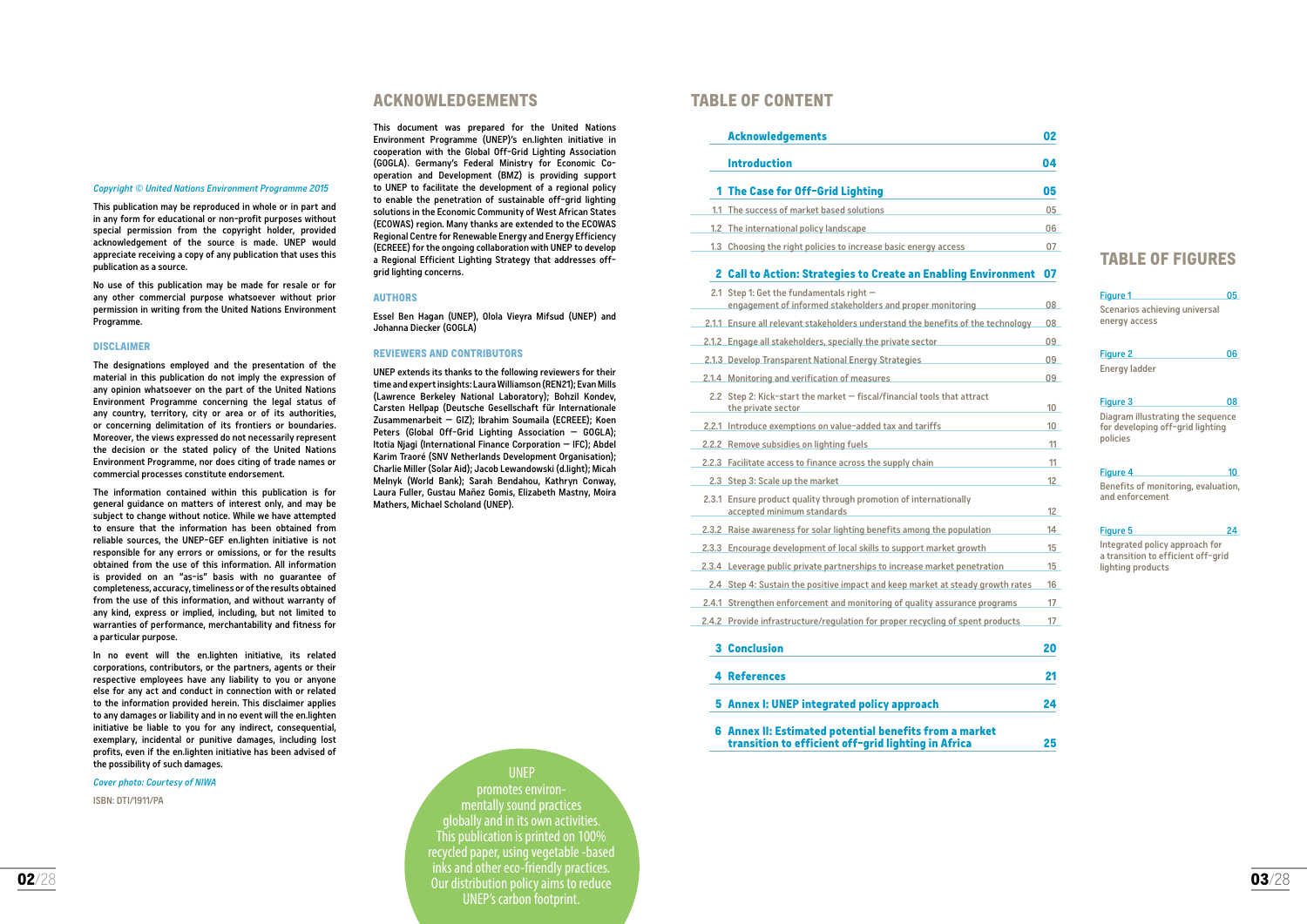## 佘

### **INTRODUCTION**

To date, 1.3 billion people live without access to the electric grid (IEA 2013). Another one billion only have unreliable and unstable connections (IEA 2012). Both groups revert to traditional means of lighting, such as candles, wick lamps and torches. There are approximately 600 million people in Africa with no access to grid electricity, including around 465 million from rural areas and 121 million in urban areas (IEA 2011). Meanwhile, grid-extension efforts of governments fall short of population growth. The number of people on the African continent living in areas without access to the electric grid is expected to rise to about 700 million by 2030 (Lighting Africa 2013). The populations without access to grid electricity rely on polluting and dangerous sources of lighting such as kerosene lamps, candles and battery-powered torches. Fuel-based lighting is generally of low quality and expensive, impeding learning and economic productivity.

### 1.1 The success of market based solutions

Lighting and cooking with traditional methods costs poor populations globally USD 23 billion a year, of which around USD 10 billion is spent in Africa (UNEP 2013b). Poor households are buying lighting at the equivalent of USD 100 per kilowatt-hour, more than a hundred times the amount people in rich countries pay. Research by SolarAid found that households at the base of the pyramid spend as much as 10% of their income on fuel for lighting (SolarAid 2014). Kerosene is not just expensive; it is also dangerous: stoves and lamps can catch fire. Indoor fumes cause 600,000 preventable deaths a year in Africa alone. Moreover, traditional means of lighting are harmful for the environment and contribute to climate change. UNEP estimates that the burning of fossil fuels for the purposes of lighting currently accounts for 90 million tons of CO2 annually (UNEP 2015b). Additionally it is estimated that 270,000 tonnes of black carbon are emitted annually from kerosene lamps. The warming effect of these emissions is equivalent to about 240 million tonnes of CO2, equivalent to approximately 4.5% of the United States' CO2 emissions.

Especially connecting the rural population to the grid is logistically challenging as well as resource and maintenance intensive. Based on numbers projected by the International Energy Agency's new policy scenario (IEA 2011) investments needed to achieve universal energy access via grid-extension and mini-grids is equivalent to an average investment of approximately USD 4,000 per electrified household (A.T. Kearney and GOGLA 2014). However, technological innovation in the field of lighting, solar photovoltaics (PV) and energy storage has led to the emergence of leading edge and very cost-effective technology products that come at prices affordable to the consumers. These new products are well equipped to provide

basic energy access at moderate costs and to the benefit of consumer households. The initial purchasing costs for efficient off-grid lighting products are often higher than the purchasing costs for kerosene or candles. However, in the long run, solar off-grid lighting products are cheaper – as running costs are zero and the solar light device is a one-time cost. Typically, the investment for a mid-priced solar lantern is paid back in four to five months.



*Source: Adapted from A.T. Kearney and GOGLA 2014*

The rationale behind offering solar-based lighting is simple. Solar off-grid lighting products are cheaper, brighter, more efficient and healthier than kerosene lamps. Products consist of three parts: a solar panel; a battery; and at least one LED. They come in a broad range, have a battery run time of six hours or more, with a light output of up to 100 lumens. Many products also offer additional important functionality, such as mobile phone charging outlets. 'Solar kits' offer multiple light sources, as well as an external power outlet. Quality entry-level products start from as little as USD 8. The wide product range available allows different consumers to benefit from the technologies and use clean lighting products for specific purposes, including lighting households, small businesses, hospitals, or schools.

What solar lantern owners save on kerosene, they can invest in other important things like food, education for their children, healthcare etc. – in addition to a general improvement to their living standards. Under the assumption of a three-year life cycle for a solar lighting product (Lighting Africa 2012a), a household can save up to 86% of their previous energy expenses for kerosene and mobile charging. Better quality and longer lighting allows school children to study more and better. On average school children study for one additional hour per day (SolarAid 2014a). The longer hours of lighting lengthen the day and give additional productive hours to small businesses or for socialising within families and communities.

The multiple benefits for households are obvious and thus solar lighting products are highly sought after. The offgrid lighting industry is trying to meet this huge demand and market based solutions have borne first fruits. Since

The purpose of this report is to provide strategic advice to policymakers within governments and regulatory agencies to accelerate the penetration of efficient off-grid lighting products. It includes an industry perspective on how various policy measures could stimulate growth of the efficient off-grid lighting market, accelerate access to efficient lighting and reduce the environmental impact of fuel-based lighting.

The need for off-grid lighting products in Africa remains critical, as a large proportion of households still have no access to electrical services. In many countries, household electrification via expansion of the electricity grid fails to keep pace even with population growth. There is however strong evidence of the significant benefits of even low levels of electricity access, for lighting and other basic electricity services, on social aspects such as effective length of working days, education, safety and access to information. Growing evidence of the negative health impact of using fuel-based lighting products makes a strong case for switching to cleaner alternatives. Off-grid lighting and electrification products have already proven themselves as effective, reliable and economically efficient solutions for basic level household electrification, at far lower costs than traditional grid expansion strategies. Yet few countries have established an integrated policy framework to reduce the dependence on fossil fuels for lighting and to accelerate the penetration of efficient off-grid lighting products and thereby secure benefits that include significantly reduced health and safety impacts, decreased carbon emissions and the creation of green jobs.

By transitioning to efficient off-grid lighting, countries in Africa could secure large annual savings from reduced use of fuel-based lighting sources, such as kerosene and oils, as well as greatly reduce the greenhouse gas and other emissions associated with fuel-based lighting. The widespread use of modern off-grid lighting technologies can deliver significant socio-economic, health and environmental benefits, such as: new income-generation opportunities for small businesses; longer lighting hours, and better illumination, for studying by school children and for other productive uses in homes and businesses; and improved health and safety through reductions in indoor air pollution and in the fire hazard associated with flammable fuels.

The scope of this report is based on lessons learned from the integrated policy approach process followed in the Economic Community of West African States (ECOWAS) sub-region and other regions. The publication discusses the context and cross-cutting issues of the transition to efficient off-grid lighting, including potential benefits. It identifies best practices, proven case studies and practical recommendations for establishing a regulatory framework and policy strategies for efficient off-grid lighting promotion, including the four elements of an integrated policy approach to accelerate and ensure a successful transition.



### 1 The Case for Off-Grid **LIGHTING**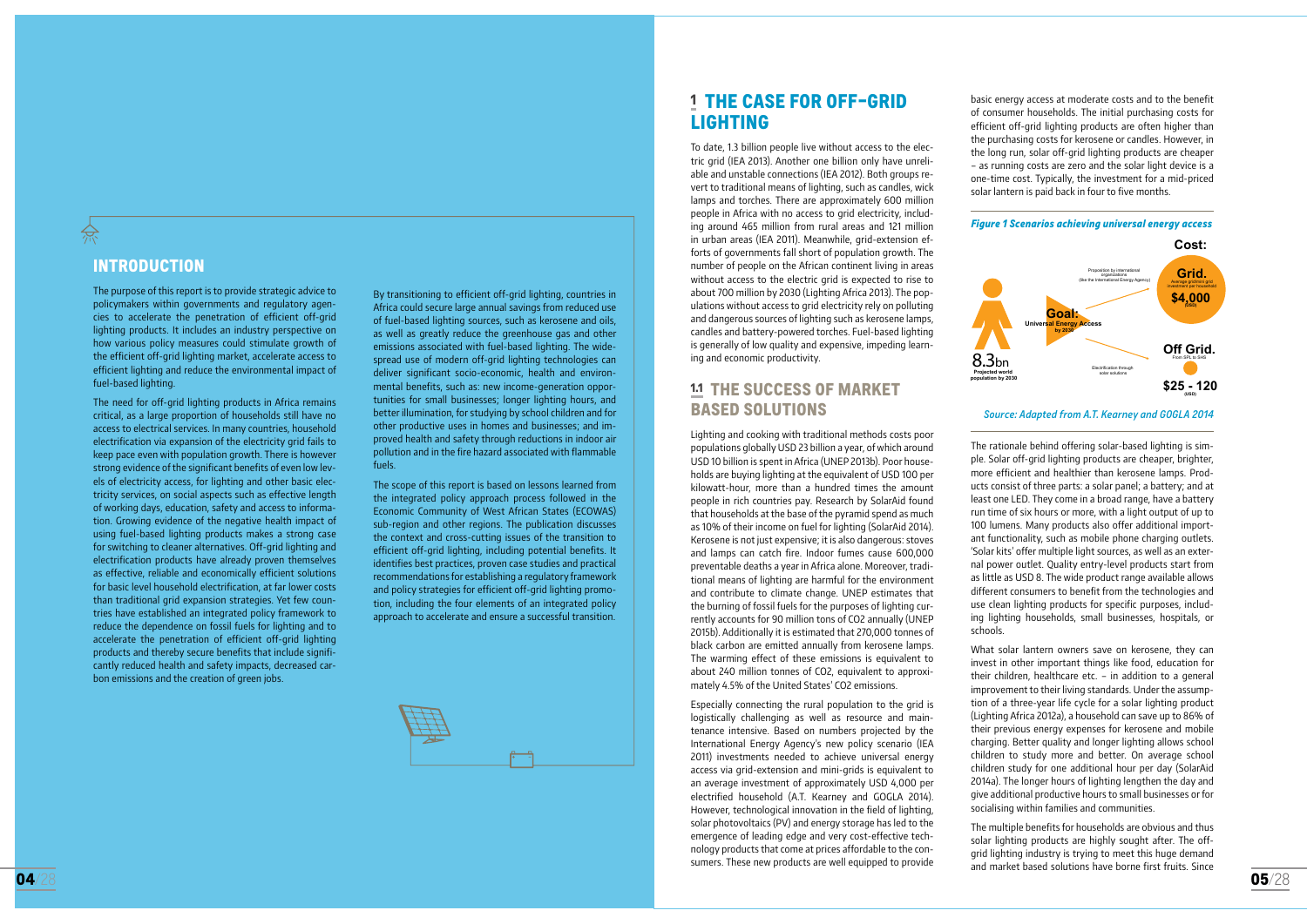of energy access, as well as proven success in recent years, has prompted these actors to pay attention to small-scale energy access on a household level. Countries such as Tanzania and Kenya have embraced the opportunity of market-based solutions and set incentives for solar products, such as VAT elimination. The markets in Kenya and Tanzania are growing particularly fast, allowing the private sector to deliver basic energy access to thousands of households.

They have realised that by transitioning to efficient offgrid lighting, developing countries could secure large annual savings from reduced use of fuel-based lighting sources, such as kerosene and oil, as well as greatly reduce the greenhouse gas and other emissions associated with fuel-based lighting. **Few actions can reduce greenhouse gas emissions as inexpensively and easily as a sustainable transition to efficient off-grid lighting. Yet few countries have established an integrated policy framework5 to reduce the dependence on fuel-based lighting and to accelerate the penetration of efficient off-grid lighting products, thereby concretely reducing health impacts and carbon emissions and creating green jobs.**

### 1.3 Choosing the right policies to increase basic energy access

Governments that seek to reduce or eliminate fuel-based lighting can take steps now to increase access to efficient off-grid lighting products that are affordable, clean and dependable (A.T. Kearney and GOGLA 2014). Market based approaches have led to an unprecedented increase in adoption of solar lighting products. Government efforts, in cooperation with the private sector and civil society, will contribute to an increased penetration of off-grid lighting products and thus meeting the universal energy access objective.

**The right set of policies at the right time will accelerate market development to the benefit of the entire society.** However, policies always need to be well designed and implemented to support market development rather than undermine it. A proper analysis of the existing market is necessary in order to choose the right and most efficient steps: a country in which market activities

are still small will need to start with different policies to a country where market penetration is well advanced. While certain policy recommendations can be given to boost market development, there is no 'one size fits all' solution. For instance, consumer education campaigns may have a great positive effect in markets where products are already widely available; it would on the other hand be completely ineffective in a market that still needs to develop basic distribution channels. In addition, each country has its own unique characteristics, including strengths and weaknesses. Stakeholder consultation and engaging the private sector will inform the decision on which policy options to choose. The next chapter will present, in an integrated approach, actions policymakers should consider when trying to employ market support mechanisms. **Actions recommended will include: supporting policy mechanisms; the implementation of minimum quality standards; monitoring, verification and enforcement; as well as environmentally sound management (see more information on the integrated policy approach in Annex 1).** While recommendations are presented in a modular structure, the reader should be aware that these activities are in many cases interdependent. Whenever possible, an integrative approach should be taken, that takes into account all four key areas.

### 2 Call to Action: Strategies to Create an Enabling Environment

Governments and policymakers have a critical role to play to provide universal energy access creating an enabling environment that will allow market forces to fully unfold and deliver solar products to rural households. **Policy and regulatory changes should always be calibrated carefully, especially in nascent markets where inappropriate policies can be very distortive to market development.** Any policy or regulatory changes, government or public driven programmes or interventions should, by all means, be closely coordinated with the private sector to ensure they support the market and go hand-in-hand with industry efforts, in order to maximise efficacy and impact of the action taken.

The enabling environment can, and should, grow in a natural way in conjunction with the market. There is no blueprint of consecutive steps that have to be taken. Rather, a careful analysis of the current market situation and exchange with the industry, as well as with policymakers that have some experience in the field already, will be necessary to understand which of the recommended policy actions can, and could best, be applied in the local context. Wherever possible, best practices or lessons learnt are shared for each of the policy actions below.

Quality monitoring and verification, as well as sound market analysis, will allow policymakers to understand which measures worked well and what next steps it would be ap-

2012, sales figures have tripled and the market is projected to continue to grow at rates of 55% per year (A.T. Kearney and GOGLA 2014). This means that the private sector has provided clean lighting, and in many cases also phone charging systems, to 35 million people in Africa alone (Lighting Africa 2015). The household itself carries the cost for the products and there is thus no need for the government to directly subsidise the product price. Innovative business models such as 'pay as you go' allow consumers to access products by paying small increments over time, thereby overcoming the high initial purchasing costs. For governments, solar off-grid lighting and electricity is the cheapest zero carbon route to energy access.

A full transition to clean sources of lighting would also have several macro-economic benefits. The market-based approach taken so far is proving to be a real job-booster. The industry has the potential to create an additional 500,000 jobs only in the ECOWAS region (Mills 2014c). Additional income generated through the use of additional productive hours also leads to new sources for tax revenues. On the spending side, governments could significantly decrease their spending on kerosene subsidies, and reduced health risks will have a positive impact on the national health budget and social spending.

Lighting is only the first rung on the energy ladder. Companies among GOGLA members report that consumers are always coming back – but never for the same product. Household savings from the first solar lighting product are often re-invested into the next bigger solution. Lighting is the enabler for demand evolution, and as new technologies become available to the bottom of the pyramid, demand for bigger and more expensive systems will rise. Consumers start with an entry-level product and re-invest their savings into a bigger system. The Figure below illustrates the concept of the energy ladder showing demand progression.



*Source: adapted from A.T. Kearney and GOGLA 2014*

Today, market growth is limited by the supply and not the demand side. The industry is struggling to meet the increasing demand due to a number of market barriers, such as: general lack of awareness for the products; missing transparency on government plans with respect to energy policies; difficult access to capital; high tax and tariff burden; and low quality products undermining consumer trust. **Many of these barriers can be overcome by creating an enabling environment in which new business would find it easier to serve the market.** Not only are incentives for a market-based transition to clean lighting and energy access missing,. companies often encounter **uneven playing fields** in which environmentally and economically smarter products are struggling to, or are unable to compete, with traditional means of lighting. This is often **due to out-dated policies** that were originally adopted to support low-income households but have adverse effects in the technology landscape of today. Increased awareness among policymakers offers the unique chance to benefit from market trends. Often slight adjustments of policies and regulations can have huge impacts on the market development.

### 1.2 The international policy landscape

To increase attention and donor support to tackle energy poverty, the United Nations has declared the decade 2014 2024 as the Decade of Sustainable Energy for All (SE4All) and aims to reach universal energy access by 2030. Energy access is also part of the Sustainable Development Goals*<sup>2</sup>* that follow the Millennium Development Goals.

**To measure the progress made towards SE4All targets, a global tracking framework has been established. Instead of using binary definitions of electricity access, the framework defines different tiers of energy access. Off-grid lighting products with a minimum lumen output and phone charging capabilities count as basic energy access***<sup>3</sup>* **.** 

In this international policy landscape, more and more donor governments focus their development assistance on energy access. For instance, President Obama announced an ambitious Power Africa initiative*<sup>4</sup>* that provides tools and resources to accelerate energy access on the continent. Other donors continue, or scale up, their efforts, including multilateral development banks such as the World Bank Group, national governments (Netherlands, Germany, Norway, and the UK) and NGOs (Practical Action, SNV, SolarAid and others). Instead of supporting only grid-extension projects or micro-grids, the new definition

*<sup>5</sup> The integrated policy approach was developed by the UNEP-GEF en.lighten initiative. It incorporates best practices to achieve a permanent and sustainable transition to efficient on-grid and off-grid lighting. An integrated policy approach ensures that all pertinent policy aspects related to energy-efficient lighting are considered in the development of an efficient lighting strategy. Following an integrated policy approach will significantly increase the likelihood of a successful transition to efficient lighting, leading to financial, energy and environmental benefits; it will also streamline the process for those involved in designing and implementing policies. Each country and region should determine how the elements of the integrated policy approach fit within their national or regional context and ensure that all relevant authorities and stakeholders are involved to guarantee a consensus-based process in the development of a national or regional efficient lighting strategy. See Annex I for more information.*

*<sup>2</sup> More information on the Sustainable Development Goals is available here: https://sustainabledevelopment.un.org/sdgsproposal*

*<sup>3</sup> More on the concept of tiered energy access SE4All / World Bank Global Tracking Framework: http://www-wds.worldbank.org/external/default/ WDSContentServer/WDSP/IB/2013/05/28/000112742\_20130528084417/ Rendered/PDF/778890GTF0full0report.pdf*

*<sup>4</sup> More information on Power Africa can be accessed here: http://www.usaid. gov/powerafrica* 06/28 07/28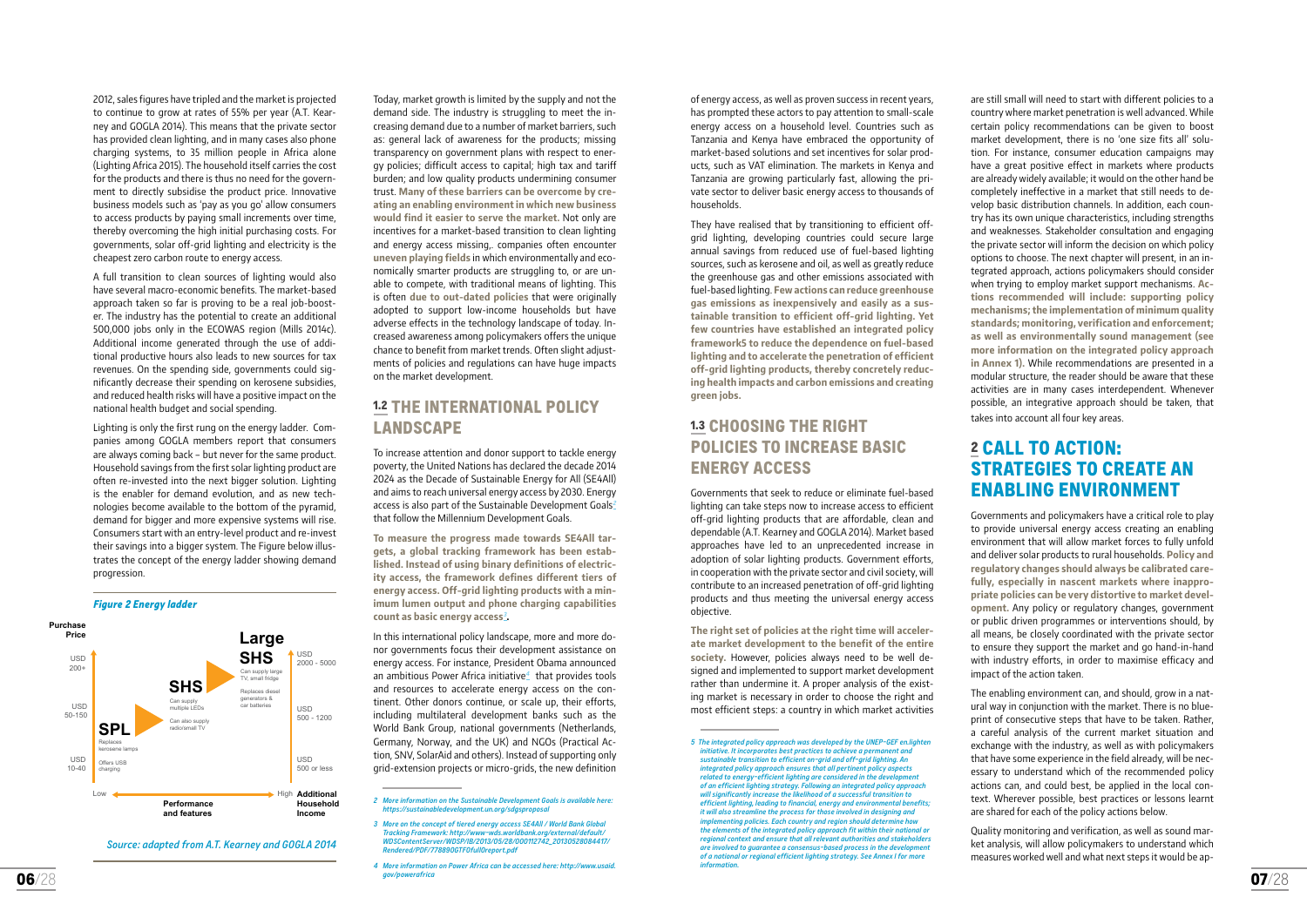### 2.1.2 Engage all stakeholders, specially the private sector

It is also very important to communicate with non-governmental stakeholders, such as utilities and civil society groups, and especially the private sector to generate broad support. Much of the deployment of these new technologies currently takes place without government involvement – such as through market-based mechanisms and at the initiative of individual firms, not-for-profit organisations and social enterprises. The cooperation of governments with these actors can significantly accelerate the market transition.

#### **Box** Engagement with government 1 **INSTITUTIONS**

Thus governments should recognise stakeholders such as national renewable energy associations as key partners since they have the mandate to speak on behalf of the industry and can efficiently channel industry feedback. Associations are important to sustain balanced market development and to ensure that the positive impacts of market-based avenues to clean and efficient off-grid lighting continue to work. They can consult with the government on future policies and regulations and provide consolidated industry feedback on plans. They furthermore serve as a platform for the private sector to work together on joint objectives, such as skilled workforce (see the KEREA example in Box 8). Renewable energy associations typically evolve as the market unfolds. Governments should engage these associations and stimulate their growth by recognising them as valid partners early on.

- Niger's law on Renewable Energy was put on the agenda of the Council of Ministers.
- • Tax-exemption was achieved for 1.26 million solar lamps
- • APE-Solaire (the National Association of Solar Professionals) organised an official kick-off meeting with a press conference.

In 2013, SNV Netherlands Development Organisation (SNV), in collaboration with the United Nations Development Programme (UNDP), successfully engaged the private sector and academia with government institutions in Niger to develop the Roadmap for Achieving an Enabling Environment for a Sustainable Solar Market.



The engagement also resulted in the following accomplishments:

### 2.1.4 MONITORING AND verification of measures

### 2.1.3 Develop Transparent National Energy Strategies

### 2.1 STEP 1: GET THE fundamentals right – engagement of informed stakeholders and proper monitoring

For the private sector, entering a new market or expanding into a new region is a big investment. Before a company decides to invest into building up new structures, it carefully analyses the situation in the country in question to understand in which regions/population segments its products would be best placed and successful. **Critical factors for success are information on the government's energy policies and strategies.** Official energy policies and strategies will help the private sector to make an informed decision as to where its products best complement government activities. If the government is, for example, planning to extend the national grid or install mini-grids in certain regions, distributors of solar lighting products would focus its efforts on other regions. Transparent energy policies and strategies would thus lead to overall better results in terms of energy access. National energy strategies can also form part of long-term development plans for a country. This ensures long-term planning stability and a consistent policy approach from subsequent governments. Rural electrification policies and plans may also be expanded to include a role for offgrid solutions to reflect the possibility of using a stepped approach in providing access.

### 2.1.1 Ensure all relevant stakeholders understand the benefits of the **TECHNOLOGY**

Although such policies are also crucial for coordination within the government, these policies are often not in place. A long term policy paper or strategy would however benefit all stakeholders by:

1. Providing the private sector with planning security;

2. Helping to inform fellow ministries about plans and allowing them to implement regulations that are conducive to the national energy policy; and

3. Providing the consumer with information on when they can expect the national grid to be functional in their area –information, which is key to making the significant purchasing decision of buying a solar light or kit.

Hence, the development of a national energy policy / strategy should be a consultative process that allows all stakeholders, especially civil society, to contribute.

- Local authorities, in particular, often have the most insight into their local situations and implementation challenges and can provide valuable and practical information.
- • Ministries of Finance can benefit from additional revenue for the government, mobilisation of foreign investment, FOREX saving from reduction of fossil fuel imports, and can help to set the right fiscal incentives to accelerate market development.
- • Social and Economic Ministries can benefit from additional jobs created, local value creation, and the development of a local industry. They can be an important counterpart for the industry in leveraging public private partnerships.
- • Ministries of Education can help with distribution to extremely remote communities by leveraging school networks, and thus contributing to better education of the population.
- Last, but not least, Ministers of Energy will welcome the reduction of fossil fuel imports, increased energy independence, and the provision of access. They are of importance to set the right policies overall and take a coordinating role.

Actors can use supporting evidence from studies carried out, such as the SolarAid Impact report, UNEP publications on the livelihood, health impacts, and kerosene subsidies to convey the message within the policy arena<sup>6</sup>.

The efficient off-grid lighting sector is a very dynamic market that is beginning to see a constant growth. Effective monitoring of the market, and the impact of policies on it, can help to verify the success of measures and to inform next steps. In an integrated policy approach, monitoring and verification of progress is essential. Existing monitoring systems of relevant public actors (e.g. Ministries of Health) could be leveraged to monitor the impact of clean and sustainable off-grid lighting technologies.

propriate to take. Monitoring all measures taken and analysing the impacts is key to design the next step in an efficient manner. It should therefore be an integral part of all action taken. The figure below illustrates the sequenced steps to develop off-grid lighting policies supporting market development.



*Source: SNV Niger 2014.* 08/28 09/28

At an early stage of market development, four measures in the field of supporting policies are important to creating an enabling environment, and in turn accelerating market development. Governments and other public agencies, such as rural electrification agencies, must be aware of the off-grid lighting and electricity market potential. Developing transparent energy access policies will help to develop a joint vision and mission that can be clearly communicated to the population and other stakeholders, such as the private sector. The engagement of all stakeholders in the process of developing such a strategy, as well as for the planning of concrete steps to be taken, will help to increase the impact. In particular, renewable energy associations can provide valuable feedback on the market stage and needs. Monitoring and verification should be an integral part of all steps taken by the government to track progress and to inform the planning phase for the next steps.

A major factor for the success of publicly directed efficient off-grid lighting programmes is convincing government decision makers about the overall benefits for the economy, environment and society at large. It is essential to identify and enlist a 'champion' – an individual, civil society organisation or ministry who understands the potential benefits and impact of an efficient off-grid lighting programme and who can convince other decision makers. The role of the champion within the government should fall within the mandate of the Ministry of Energy or rural energy agencies but can also be taken by other public sector organisations. Both central governmental institutions and local authorities need to be engaged in the efficient off-grid lighting programmes. The engagement with national policymakers helps ensure that national energy programmes incorporate the deployment of efficient offgrid lighting products in rural electrification schemes.

Different government organisations play a decisive role in creating an enabling environment and can also benefit from a faster transition to clean and sustainable means of off-grid lighting:

In parliamentary democracies, the push for an enabling environment can also come from a parliament requesting ministers to implement respective regulations. The broader the coalition of support within the government, the easier it will be to implement integrative policies that complement one another.

*6 See References section for details of these publications*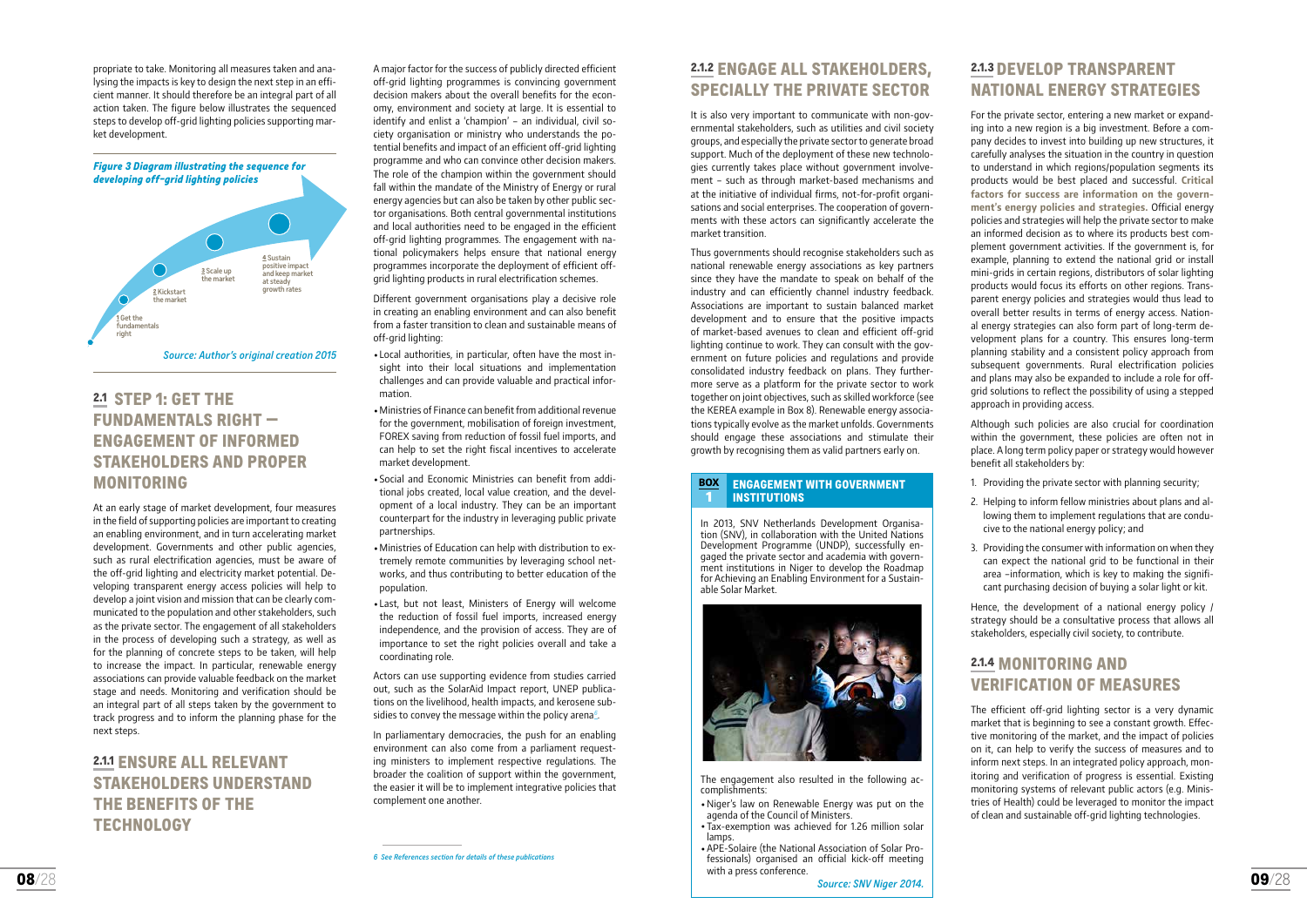While this is a key measure, its implementation needs buy-in from the Ministry of Finance, which can be generated through supportive evidence or data. Therefore, a well-defined strategy to convince and educate the Ministry of Finance is an essential success factor.

#### **Box**  $\frac{30x}{2}$  vat exemptions in Rwanda

Furthermore, note that capacity building is required to successfully implement new measures via national customs authorities. Although laws may allow for duty or tax exemptions for high-efficiency off-grid lighting products, enforcing the exemptions may be challenging if customs and duties officials are not prepared, or do not have sufficient resources, to identify, categorise and process the products that are exempted.

Since November 2014, the Government of Rwanda has introduced VAT exemptions on solar lighting products that are quality assured. Hence products approved by the Lighting Global Quality Assurance Program\* are not charged any VAT. This gives quality products a competitive pricing advantage to low-quality products and incentivises the consumer to buy a superior product instead of spending money on a product that is likely to fail after a short period of time.

*\*See www.lightingglobal.org/activities/qa/*

*Source: GOGLA 2014*

### 2.2.2 Remove subsidies on lighting fuels

### 2.2.3 Facilitate access to finance across the supply **CHAIN**

Current subsidies on lighting fuels, specifically kerosene, slow the progress of market mechanisms that have already begun to promote efficient off-grid lighting products that offer safer, more reliable, and more economical long-term solutions. The cost to consumers of inefficient lighting sources, even when subsidised, is higher than those of more efficient and unsubsidised alternatives (Mills, 2014b). Nevertheless, considerable funds are allocated to kerosene subsidies. The annual global cost of subsidies across the entire energy sector (coal, natural gas, petroleum fuels, and electricity), including negative externalities, reached USD 1.9 trillion in 2011 or 2.5% of global GDP. Petroleum fuel subsidies alone amounted to USD 879 billion (IMF 2013).

Fuel subsidies are routinely criticised for failing to achieve their intended goals and not reaching the poorest consumers. According to the International Monetary Fund (IMF), the richest 20% of households in low- and middle-income countries capture six times more in total fuel product subsidies (43%) than the poorest 20% of households (7%) (IMF 2013). Additionally, fossil-fuel subsidisation inflates true demand through artificially low prices, which inad-

vertently distorts markets, impedes progress towards more efficient and cleaner solutions, and runs contrary to sound environmental and human health policies.

Subsidy reforms on kerosene need to be pursued to enhance the growth of the market for efficient off-grid lighting products. However, any changes in kerosene subsidy may affect other end-uses, notably cooking, and thus measures must be taken to proactively minimise any unintended consequences. Subsidies could therefore be phased out gradually parallel to market development. Clean, and modern, lighting technologies will help to reduce the dependency of the population on kerosene. As the demand for kerosene shrinks, governments can make significant savings on money spent on subsidies and continue to reduce kerosene subsidies.

Access to capital, especially working capital, is a key constraint for the industry when scaling up. Today the market is limited by the supply not the demand side. Partnerships between financiers and suppliers need to be developed to increase the supply of capital from conventional and non-traditional institutions. Often the lack of a sound business environment inhibits investment in off-grid lighting*<sup>8</sup>* . Governments can improve finance and market conditions by supporting transparent and equitable legal systems for financial transactions and for recourse in the case of non-compliance or corruption.

To encourage and support supply chains*<sup>9</sup>* that make available and distribute efficient off-grid lighting products, components and services where needed, financing for the private sector is essential. This could include: credit for product imports; a FOREX facility (to access foreign exchange funds); capital equipment loans; microfinance for distributors*10* and other financial instruments. Governments can work with financiers and investors, or private sector associations, to better understand business needs and to explore potential avenues to facilitate access (A.T. Kearney and GOGLA 2014).



Policymakers and programme implementers can strive to integrate monitoring, verification and enforcement activities into every aspect of their lighting and energy efficiency programmes. Knowledge sharing and peer-to-peer exchanges between countries and across regions provide effective means for promoting best practices. Governments can thereby devote more attention to existing programmes for the transfer of expertise and information. International and regional cooperation for enforcement through the sharing of testing facilities, the results of testing and professional development programmes (for laboratory and enforcement staff) is very valuable for quality assurance programmes.

*Figure 4 Benefits of monitoring, evaluation, and* 



*Source: UNEP 2012a.*

### 2.2 Step 2: Kick-start the market – fiscal/financial tools that attract the private sector

Three financial incentive measures have been identified as effective strategies to support the introduction of more high-quality and affordable products in the markets in African countries. All of these fiscal measures are supporting policy mechanisms.

The first measure consists of **removing duty and offering tax exemptions on imports of high-quality, efficient off-grid lighting products.** The objective is to encourage private players to invest in the efficient off-grid lighting market by eliminating the additional surtax on eligible good-quality products. Assuming that these benefits are passed along to the consumer, this makes high-qual-

ity, efficient off-grid lighting devices more affordable. The second measure is **a reduction or elimination of kerosene subsidies in order to create a level playing field for energy-efficient lighting technologies and increase their value proposition to the consumer.**  The third measure is to **facilitate access to finance in a transparent and inclusive way for companies entering the market,** as this is one of the main barriers for the growing industry.

*<sup>10</sup> See description of the Lighting Rural Tanzania project, implemented by ARTI with support from the World Bank and the Rural Energy Agency, at http://arti-africa.org/projects/lighting-rural-tanzania/.*



Beforehand, it is important to underline that free giveaways and direct retail subsidies of efficient off-grid lighting products are not a viable tool to support longterm market development. They are often mistaken as an appropriate measure to initiate market development. However, giveaway programmes, as well as direct retail subsidies, undermine balanced market development. Such programmes would only provide short term benefits and should therefore only be considered in extreme situations where lighting products form an essential part of disaster relief (e.g. after natural catastrophes). In all other cases, free giveaways and reduced product costs may create an expectation that efficient off-grid technologies have low value, or that they should be heavily subsidised. This could undermine consumers' willingness to invest in the products in the same way that they might invest in other appliances that provide valuable services. This could create a culture of dependency and a lack of care for, and maintenance of, products.

### 2.2.1 Introduce exemptions on value-added tax and tariffs

Some countries have successfully increased access to efficient lighting by reducing, or eliminating, import tariffs on efficient off-grid products, and/or by introducing, or increasing, deterrents for buying or importing fuel-based supplies and equipment (such as increased taxes on fuels, fuel-burning lanterns, wicks or candles). To document attempts that address import tariffs and barriers to entry for off-grid products, the United Nations Foundation recently set up a searchable tariff database, available through the Sustainable Energy for All Energy Access Practitioner Network *<sup>7</sup>* .

In Kenya and Tanzania, two markets where the efficient off-grid lighting products market is growing particularly strongly, solar products are VAT- and tariff-exempted which eases market entry and allows companies to offer lower prices to consumers. As the Rwanda example shows, VAT exemptions can also be used as a tool to incentivise the purchase of quality products (see Box 2).

*<sup>8</sup> According to the OBIN report, the most problematic factor for business in Africa is "access to financing", closely followed by "corruption" (Stiftung Solarenergie 2014).*

*<sup>9</sup> See, for example, Dalberg 2013.* 

*<sup>7</sup> See link to the searchable tariff database on the Sustainable Energy for All website at http://www.energyaccess.org/resources/tariffs-database.*  **By searching for tariffs by product and then choosing type of product and** *tariff, for example, 'solar lanterns' and 'bound', the tariff rate is listed in chart and graphic displays.*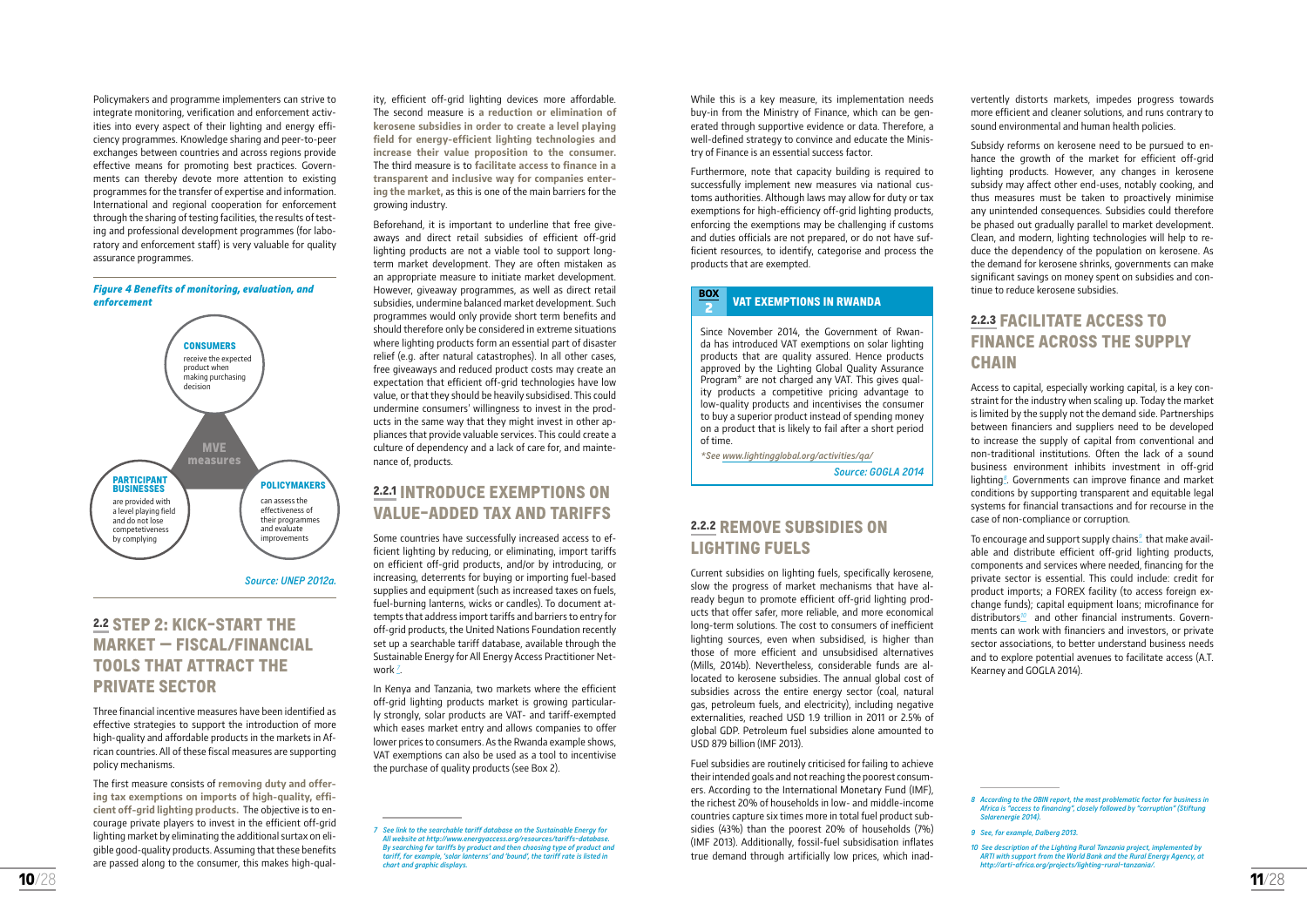Global program, which runs a voluntary quality assurance programme through which manufacturers can qualify their products to meet programmatic requirements.

The promotion of quality standards for efficient off-grid lighting products is best done by connecting quality requirements to market incentives, such as VAT exemptions. As a stand-alone measure it can be supported by a mandatory or voluntary labelling and certification programme, whereby labels are placed on the packaging to provide end-users or distributors with information about the product's light output and performance. Business-to-business communications can have positive impacts on quality in the market (for example, Lighting Global standards). A consumer-facing label would add great value, however it is also costly to implement and requires a substantial budget for consumer education.

#### **Box** 5 Structure and main components OF THE LIGHTING GLOBAL QUALITY assurance (QA) framework

#### TESTING & VERIFICATION TEST METHODS & QUALITY STANDARD MARKETING **COMMUNICATION** OFF-GRID LIGHTING QA PROGRAM

### *Source: Lighting Africa 2015.*

The minimum quality standards developed by Lighting Global define requirements for participating private sector entities for truth-in-advertising, durability, quality, lumen maintenance and warranty terms . As of January 2015, these standards have the following requirements (Lighting Global, 2015a):

#### **Box**  $\overline{6}$  KEREA VENDOR ACCREDITATION

- • **Truth-in-advertising:** Advertising and marketing materials accurately reflect tested product performance.
- • **Durability:** Product is appropriately protected from water exposure and physical ingress and survives being dropped.
- • **System quality:** Product passes a visual wiring and assembly inspection.
- • **Lumen maintenance:** Product maintains at least 85 per cent of initial light output after 2,000 hours of operation.
- • **Warranty:** A one-year (or longer) retail warranty is available.

The minimum quality standards developed by Lighting Global for participating manufacturers and distributors of efficient off-grid lighting products include truth-in-advertising, which requires truthful and accurate consumer facing labelling of the product. It is a voluntary programme • Receiving applications from interested businesses and implementing the auditing and testing process for these businesses. This would include testing of randomly selected products, visits to selected installed systems to check design and installation standards.

• Developing and implementing sustainable process of regular and continuous monitoring and verification which would include a feedback/complaints desk.

that allows government to access information on key energy performance characteristics such as rated run time, battery capacity and photovoltaic power. These labels inform and empower end-users to make educated choices and motivate suppliers to deliver quality products.

The Lighting Global test method was adopted by the International Electrotechnical Commission (IEC) as part of its body of product testing standards. The test method was incorporated into its technical specification, IEC TS 62257-9-5:2013*11* . For the benefit of harmonising standards, it is recommended that national standardisation bodies consider adopting the Lighting Global framework

for all quality assurance of off-grid lighting products. Quality assurance can also take place further down the line with qualified technicians that can provide appropriate after sales services. Accrediting vendors that are only re-selling quality products are another opportunity to provide guidance to customers on where to buy a product (see case study below).

With the objective of reducing market spoilage and increasing consumer confidence in solar PV in Kenya, KEREA is implementing a voluntary accreditation framework for solar PV businesses. The process consist of:

- The programme enjoys zero per cent import duty and VAT for solar off-grid products and focuses on bridging importer/reseller financing in order to build up local resellers through competitive selection.
- The programme is funded by grants from the Global Environment Facility (GEF) and the Africa Renewable Energy Access Trust Fund (both administered by the World Bank).
- The Rural and Renewable Energy Agency of Liberia is responsible for project implementation from 2012 to 2016.

• Developing a criterion for accreditation of renewable product and service providers that would be based on conditions such as businesses adhering to an agreed upon code of conduct, selling a certain quality of products and having certain verifiable technical capacity/skills.

• Promoting the accreditation system to solar PV businesses countrywide and providing guidance on what they need to do to meet the accreditation criteria.

• Promotion of accredited businesses, engineers or technicians to the public and potential markets through branding and/or providing their details to the public through press, media, awareness campaigns and the KEREA website.

For off-grid lighting products and solar kits, only business selling / manufacturing Lighting Global accredited products will be eligible.

*Source: KEREA 2015*

#### **Box** Finance facility in Ethiopia – 3 Lighting Africa

Access to finance all along the supply chain is a key bottleneck impeding the sale and distribution of off-grid lighting products across Africa. Using funds provided by the World Bank, the Government of Ethiopia, with support from Lighting Africa, established a USD 20 million financing facility in 2013 to address this issue.

The fund is administered by the Development Bank of Ethiopia (DBE) and provides foreign exchange-denominated working capital to private sector enterprises to allow them to import qualifying products, including solar products that meet Lighting Global's Quality Standards. Microfinance Institutions (MFIs) can also access this credit line for household-level loans for qualifying product purchases.

In its first 18 months of operation, this facility enabled over 300,000 quality-verified solar lighting products to be imported, providing 1 million Ethiopians with access to modern energy services.

*Source: Lighting Africa 2015.*

Public support to facilitate access to finance across the supply chain should be structured in a way that leverages commercial investments and doesn't unintentionally result in a reduction in private investment. Reporting and monitoring should be efficient without putting too much burden on companies. It is further important to understand that public money used for direct retail subsidies is not a sustainable way of initiating market development. De-risking commercial money or other public-private partnerships can on the other hand lead to interventions that support sustainable market development.

#### **Box** 4 experience with a rural electrification agency in West Africa

Through the Lighting Lives in Liberia programme, the Rural and Renewable Energy Agency of Liberia collaborated with Lighting Africa to enable Niwa Solar to enter the country's off-grid lighting market. Highlights of the initiative include:

*Source: NIWA and World Bank 2014*

### 2.3 Step 3: Scale up the market

Once first companies have entered the market and there is a critical mass of capacity to supply products, policymakers can contribute to scale up the market. After a period of modest growth, the period of scaling-up is essential in delivering efficient lighting products to a maximum number of households. It is the period in which a small market evolves into a mass market. At the consumer level, this means that products are not only purchased and used by early adopters, but are used on the broader consumer level.

To scale up the market faster, four measures can be taken. The first measure is to **ensure the dominance of quality products** in the market. The second measure is to **create awareness** for the benefits of solar lighting among the population. The third measure is to **encourage the development of local skills** to support the market growth. Finally, the fourth measure is to **leverage public private partnerships** to the benefit of both sides. These measures are detailed in the section below and are all supporting policy mechanisms. When properly designed, all of them have the potential to help ensure that products promoted adhere to minimum energy performance standards.

### 2.3.1 Ensure product quality through promotion of internationally accepted minimum standards

Ensuring quality in the market is essential to sustain growth. Poor quality products undermine consumer trust in the technology at large, especially in nascent markets. Quality assurance can be achieved via minimum energy performance and quality standards -e regulations focused on the quality of products. Minimum energy performance and quality standards for products are used to establish minimum desired performance and methods to test the quality characteristics of products. Product performance specifications based on these standards can be used for bulk procurement programmes, voluntary or mandatory labelling schemes, and for buyers' selection of products. It is important that any minimum energy performance and quality standards are harmonised with internationally accepted standards. Standards that are defined only at national level risk being more a barrier than a support to a prospering and sustainable market environment.

In West Africa, for example, ECOWAS is adopting a Technical Specification for Off-Grid Lighting Products as part of its Regional Efficient Lighting Initiative. These in turn will be implemented by each of its member countries replacing existing national standards. The new standards are based on the International Electrotechnical Commission (IEC) technical specification IEC/TS 62257-9-5*<sup>11</sup>* and the World Bank/International Finance Corporation's Lighting

*<sup>11</sup> Recommendations for small renewable energy and hybrid systems for rural electrification - Part 9-5: Integrated system - Selection of standrural electrification* - Part 9–5: Integrated system – Selectrion of stand-<br>alone lighting kits for rural electrification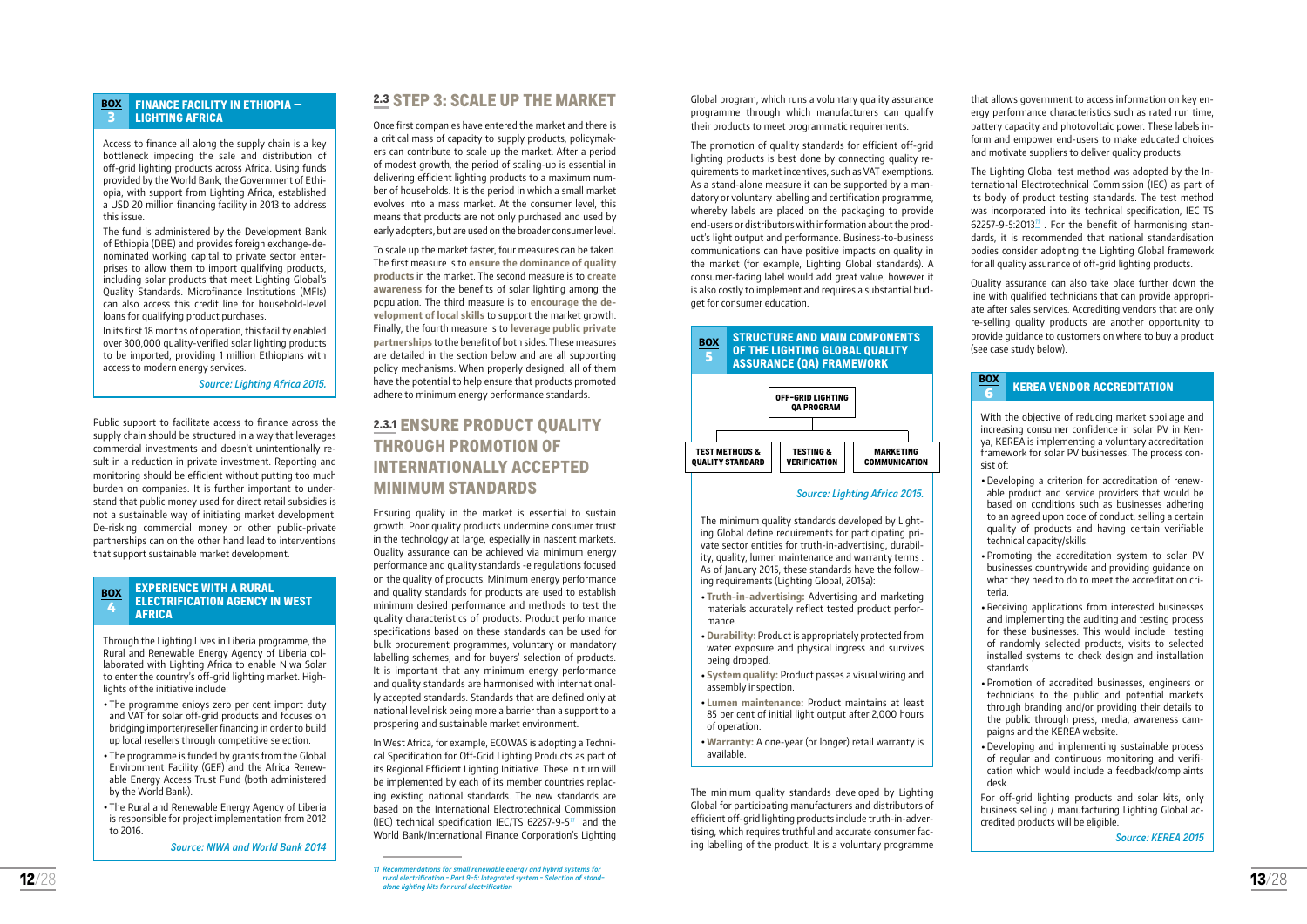- • Local and regional authorities, which interact directly with consumers and can provide them with valid arguments and facts on the benefits of efficient lighting, and on the proper handling of efficient off-grid lighting products and components (such as batteries).
- • Customs authorities, which exercise authority in monitoring, verification and enforcement schemes to ensure the energy efficiency and quality of imported lighting products.
- • Political leaders, who can champion and facilitate enabling legislation if they are well informed about the goals and benefits of efficient off-grid lighting.

To promote the penetration of quality products in the market, campaigns should work with companies that are distributing quality-verified products and also educate the population to distinguish a quality product from a low-quality product.

#### **Box** 7 Awareness raising campaigns – Lighting Africa

As part of their consumer outreach activities, the joint IFC-World Bank Lighting Africa program has developed engaging and entertaining educational materials, including radio and TV spots, posters, and comic books to raise awareness of, and trust in, solar lighting products among potential consumers. These materials explain what solar lighting products are, how they work, their use and maintenance, their benefits and how they transform lives. They can be adapted to feature available quality-verified products and to inform consumers and retailers where they can purchase reliable solar products locally.

#### Kenya Renewable Energy Association (KEREA) training for **TECHNICIANS**

These materials compliment the road shows that the program carries out in rural villages on market days during awareness raising campaigns. These shows feature product demonstrations, fun quizzes, dance performances and a chance to test solar lighting products first-hand.

In Kenya, Lighting Africa's consumer education campaign also imbedded key consumer messages into one season of 'Makutano Junction', a popular 'edutainment' soap opera, as well as conducting annual campaigns to encourage urban residents to gift solar lighting products to their rural relatives.

*Source: Lighting Africa 2015*

### 2.3.3 Encourage development of local skills to support market growth

Local skills are key for building sustainable markets. Savvy entrepreneurs that know how to develop their business are the foundation of a lasting and scalable distribution network can also deliver reliable after-sales services. The

required skill set is often not part of the curricula of secondary schools, but could be facilitated through innovation incubators or similar institutions. Training centres for electrical technicians should consider including the necessary skill set for reliable technical training.

Governments should encourage training and make it part of the curricula for technicians and entrepreneurs in close coordination with industry needs. Training could take place in cooperation with the private sector (see Box 8). National institutions need adequate preparation time to provide structures to meet new provisions of regulations. This is a prerequisite for regulations to be efficient*<sup>14</sup>*.

#### **Box** 8

- Standards should be scheduled allowing sufficient time for compliant products to be made widely available in the market.
- • Where possible, harmonisation of standards is an advantage, and thus using existing, widely referenced standards such as Lighting Africa standards can be an advantage.
- The initial costs of compliant products may exceed those of inefficient products. Governments may, therefore, consider combining standards with measures to lower the price, such as a VAT exemption on compliant products.
- The mandatory energy performance and quality standards may not be readily attainable by the local manufacturing industry (if it exists); therefore, adequate preparation time must be built into the market transformation*<sup>12</sup>*.
- • Quality assurance programmes should be supported by other policy options and market surveillance activities such as monitoring, verification and enforcement to reach their full market potential.

With support from various donors, the Kenya Renewable Energy Association (KEREA) has helped to develop trainings for solar technicians and equipped training institutions with the necessary materials to train technicians properly. To make the two-week training more affordable to technicians, the cost of the training is subsidised. In a second step, KEREA seeks to work with training institutions for electrical technicians to ensure their curriculum reflects the provisions of the regulation so that all future technicians will have the right skill set for solar lighting when they leave any electrical training institution.

*Source: Interview with KEREA 2015*

### 2.3.4 Leverage public private partnerships to increase market penetration

Partnerships between the public and private sector can in many ways help to increase the market penetration of clean and efficient off-grid lighting. Local or state governments can for example include off-grid lighting as an eligible product class for economic development incentives. By opening up their networks to companies, government institutions can be of support to reach new consumers. Endorsement of solar products by government representatives can also have a very strong effect on the population. SunnyMoney successfully partners with Ministries of Education to leverage national school networks

There are some considerations that should be noted before establishing minimum quality standards for efficient off-grid lighting:

### 2.3.2 Raise awareness for solar lighting benefits among the population

Public information campaigns designed by government agencies or utilities are effective tools to raise awareness, as well as educate and mobilise the public and influence social or individual behaviours, attitudes, values and knowledge on the benefits of efficient off-grid lighting. Informed consumers will be more likely to seek out and participate in efficient off-grid lighting programmes.

Accurate information helps consumers understand the long-term impact of using the improved products on their health, safety and household expenditure. Community events are excellent ways to interact directly with consumers and to encourage them to make environmentally responsible choices in their daily behaviour. Participants will spread the message to their peers - family, friends and neighbours.

Demonstration projects that are coordinated with awareness-raising campaigns show how efficient, high-quality off-grid lighting products can be used in applications familiar to the target audiences. They are an excellent opportunity for public-private partnerships to offer users hands-on experience with good-quality off-grid lighting products and systems. Demonstrations can be simple, portable displays for short-term use, larger-scale installations in a public space (such as a school or clinic) or lighting systems installed throughout a community. Demonstrations can be coordinated with government procurements and bulk procurements, thus serving as a way to increase early demand for off-grid lighting products and systems.

Pairing demonstrations with various means of evaluation gives all parties additional evidence of the benefits of modern lighting*13*. Tools could include: user surveys; measurement of amount of light and hours of use; and summaries of initial and operating costs, showing how to calculate a return on investment. Results of demonstrations can show governments the value of the new technologies and increase demand for products among consumers.

Other media, such as radio programmes or in-person community health presentations, can also deliver safety information and introduce information about safer off-grid products. These kind of 'above the line marketing' efforts will not reach the consumers living in rural areas, but will help to increase the general awareness among the population for products and help to spread the word.

Key governmental institutions that can play an active role in a communications and awareness-raising programme on efficient off-grid lighting include:

- • Ministry or Department of Energy, which has oversight on national energy policy and strategies, and whose support of an efficient off-grid lighting programme is crucial.
- • Rural electrification agencies, which incorporate efficient off-grid lighting in their energy access programmes.
- • Ministry of Environment, which has high interest in programmes that reduce CO2 emissions and also is involved with sustainable end-of-life treatment of spent lighting products.
- • Ministry of Health, which can inform other policymakers and the public about the impact of efficient off-grid lighting on health and safety, and also can support collection and recycling schemes for spent lighting products to minimise exposure and health risks to workers and users.
- Ministries of Finance, Trade, Labour and Industry, which can apply fiscal policies to facilitate the market transformation for efficient off-grid lighting products.
- • Ministry of Education, which can encourage parents to procure efficient off-grid lighting products for their children to be able to study at home in the evening, and can support teachers and administrators who can participate in spreading the word about the risks of fuel-based lighting and the benefits of efficient off-grid lighting.

*<sup>14</sup> "For example, in Kenya, the regulatory authority had rightly identified the lack of qualified technicians as a leading cause for the failure of SHS [solar home systems]. A law was enacted to rectify this real problem, i.e. SHS companies require qualified technicians to operate. It was a good law, but by the time it came into effect, there were very few trained technicians nationwide and, indeed, few training institutes to increase the numbers. It was a good law but there was a gap in the strategy to*  effectively achieve this." Nana Nuamoah Asamoal *communication during peer review process, 2014*

*<sup>11</sup> Recommendations for small renewable energy and hybrid systems for rural electrification - Part 9-5: Integrated system - Selection of standalone lighting kits for rural electrification*

*<sup>12</sup> "For example, in Kenya, the regulatory authority had rightly identified the lack of qualified technicians as a leading cause for the failure of SHS [solar home systems]. A law was enacted to rectify this real problem, i.e. SHS companies require qualified technicians to operate. It was a good*  law, but by the time it came into effect, there were very few trained *technicians nationwide and, indeed, few training institutes to increase the numbers. It was a good law but there was a gap in the strategy to effectively achieve this." Nana Nuamoah Asamoah-Manu, IFC, personal communication during peer review process, 2014.*

*<sup>13</sup> For an example of a creative, community-based demonstration project that had a strong evaluation approach, see SunnyMoney 2014.*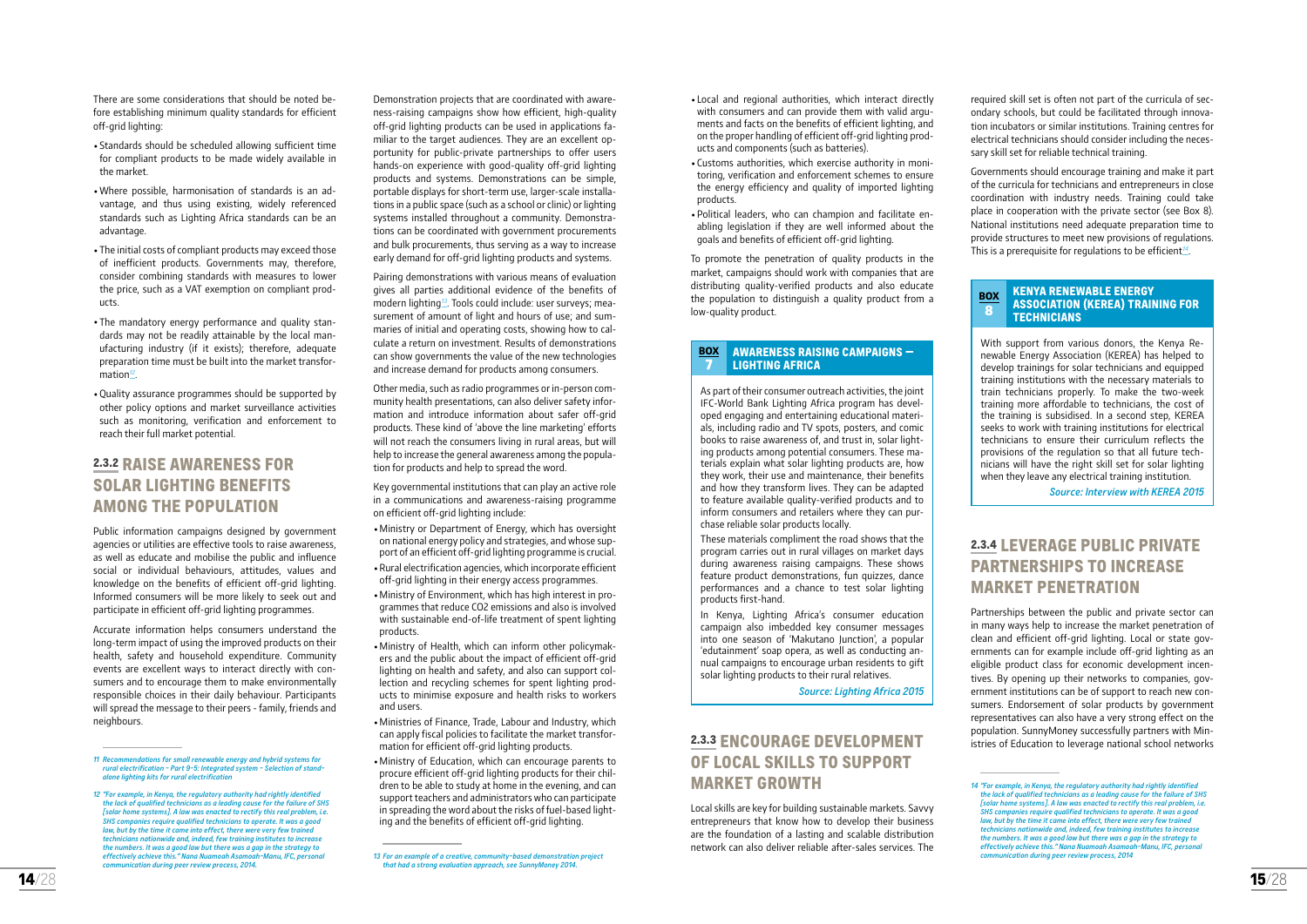recycling of spent products becomes more important. The private and the public sector should jointly think about appropriate ways to tackle the issue of recycling for spent products and **provide infrastructure and regulation for the environmentally sound treatment of products.**

### 2.4.1 Strengthen enforcement and monitoring of quality assurance programs

The success of a sustained market transition to efficient off-grid lighting depends on a well-functioning system of monitoring, verification and enforcement that is capable of ensuring full compliance with quality standards:

- • Monitoring (market surveillance) is a measurement process to check product efficiency. It involves measuring performance claims against a nominated standard in a consistent manner, using accurate instrumentation applied by qualified staff in controlled conditions.
- • Verification is the measurement process whereby declarations of conformance by lighting suppliers are confirmed.
- Enforcement is the action taken by programme administrators or other responsible parties against suppliers of non-compliant products, as a result of finding fault through either monitoring or verification.

The key factors to consider for a successful monitoring, verification and enforcement scheme for efficient off-grid lighting products are:

• The enforcement framework should include a clearly defined appeals process, to allow parties the opportunity to defend the compliance of their products.

- • Custom officers should have the capacity to distinguish a quality product (that may be eligible for tax exemptions) from a non-quality product. Counterfeits are increasingly being imported and undermine market development. Low quality products that copy the look and feel of quality products should be dealt with when the products are crossing customs.
- It is critical to have ready access to an experienced, accredited laboratory with sufficient capacity and the ability to turn around test results quickly. For example, Lighting Global has a Test Laboratory Network comprising five accredited laboratories in various locations (including Nairobi, Kenya), which can provide testing services for most African countries without local testing facilities.
- • Countries or laboratories could establish mutual recognition agreements, to avoid duplication of facilities and expenses, undue delays and unnecessary costs. For example, once a product has been approved by an accredited laboratory, it could be accepted across borders and not be required to re-test.

• Sanctions for non-compliant product suppliers (or in-country parties that may circumvent the system) should be available to allow the enforcement authority to respond quickly and in a cost-effective manner. Sanctions can include: giving notification of non-compliance and identifying a correction period for minor transgressions; de-listing products from a qualified products list or registry; public notice of violations; and legal actions (including suspension and fines).

• Where sanctions are necessary, they should be sufficient to outweigh the benefits of non-compliance in order to be an effective deterrent.

### 2.4.2 Provide infrastructure/ regulation for proper recycling of spent products

Environmentally sound management of efficient offgrid lighting products covers the life cycle of products in terms of their impact on the environment. To optimise the benefits of efficient lighting products, it is important to minimise the environmental impacts that occur during manufacture*16*, use and disposal. From a life cycle perspective, replacing fuel-based lanterns with efficient off-grid lighting products reduces CO2 emissions from fossil fuel burning. However, the disposal of spent (no longer useful) efficient off-grid lighting products should follow the principles of pollution prevention, and be consistent with global international policies that reduce and safely manage potentially hazardous waste, such as the Basel Convention on the Control of Transboundary Movement of Hazardous Wastes and Their Disposal and the Minamata Convention on Mercury.

Policymakers should consider how to develop a legal framework for environmentally sound, end-of-life management, making this a national priority and ensuring coordinated law enforcement. Policy and legislation must be carefully drafted and implemented before the establishment of formal collection channels and recycling facilities. National regulators, in their efforts to implement a comprehensive lighting policy, can prioritise efforts to: make key stakeholders aware of the benefits of environmentally sound disposal of spent lamps and batteries; develop and adopt national regulation for environmentally sound disposal of spent lamps and batteries; develop and implement national collection systems for spent lamps and batteries; and assist the private sector to develop and establish commercially viable recycling and disposal facilities for spent lamps and batteries, where possible.

to increase awareness for solar lighting and to reach consumers in low-income households and benefits from the involvement of head teachers that are trusted within communities. Schools benefit from the initiative as the better lighting allows students to extend their studying hours after night fall (see Box 10).

#### **Box** Distributing efficient off-grid 9 lighting products via schools

The international charity SolarAid uses a business-based approach to sell solar lights in Africa through its social enterprise, SunnyMoney. SunnyMoney's field teams visit schools to explain and demonstrate the benefits of off-grid lighting products to head teachers. The head teachers then demonstrate the solar lights to their students and ask them to inform their parents when they go home. The parents subsequently purchase their first solar lights from SunnyMoney's field teams at the schools. By building trust and awareness in solar lights through head teachers at schools, more students and their parents are reached and convinced to procure the solar lights.

In Zambia, SunnyMoney provides access to clean, safe, bright solar lights across the country's Southern, Eastern and Copperbelt provinces. With support from the Ministry of Education, SunnyMoney works closely with district education boards to arrange head teacher meetings, bringing groups together to learn about solar lighting so they can offer their students and communities the chance to purchase a solar light. Through SunnyMoney Zambia's trade and dealer networks, the teams sell lights through retail outlets, cooperatives and large agri-businesses as well as local shops and agents. SunnyMoney is seeking to further develop and expand this area of work in order to provide better access and availability to solar lights across the country.



*A SUNNYMONEY AGENT AND CUSTOMER Source: SolarAid, 2014b.* 

Through a successful partnership with the national tea development agency, Barefoot has been enabled to provide thousands of workers on tea plantations with clean energy access (see Box 9).

#### **Box** 10 Industry experience on partnerships to attract private sector participation in Kenya

*<sup>16</sup> For more information, see Alstone et al. 2014.*



Barefoot Power\* is a business that assists people in developing countries to access affordable renewable energy. One of its biggest successes was to engage with the Kenyan Tea Development Agency (KTDA) and secure a partnership with Unilever. Under the partnership, the housing provided to KTDA workers was outfitted with solar home systems. Barefoot Power also benefited from an enabling framework of reduced duties in Kenya. The partnership increased the volume of products provided from a target number of 10,000 homes to 12,600 homes (a 26% increase in installation).

*\*http://www.barefootpower.com/index.php/about-us Source: Interview with KEREA 2015*

Public-private partnerships could also be co-financed with funds from bilateral donors, development banks, the Global Environment Facility, the Green Climate Fund or other multilateral tools created under the United Nations Framework Convention on Climate Change (UNFC-CC). These tools include Nationally Appropriate Mitigation Actions (NAMAs) or the Clean Development Mechanism

(CDM). The best option for countries considering financing via these tools is to aggregate demand for modern offgrid lighting technology across a larger region*<sup>15</sup>*.

### 2.4 Step 4: Sustain the positive impact and keep market at steady growth rates

Once several companies are in the market and successful in building sustainable distribution chains, sales will continue and an increasing number of people reached. In a sustainable market consumers have the choice between different products and brands. Healthy competition between private sector players stimulates innovation and leads to a constant increase in services provided. To ensure the market keeps on track and to sustain the overall positive impact on society, it is important to **strengthen monitoring and enforcement structures for quality assurance.** This will ensure quality products continue to dominate the market and prevent copy-cat products from undermining consumer trust. As more consumers are using solar lighting products, the question of collection and

*<sup>15</sup> For guidance on developing national and regional off-grid efficient lighting strategies and off-grid lighting financing proposals, refer to: Achieving the Global Transition to Energy Efficient Lighting Toolkit (UNEP 2012a)*

*Guidebook for the Development of a Nationally Appropriate Mitigation Action on Efficient Lighting (Conway et al. 2013) CDM methodology: AMS-III.AR.: Substituting fossil fuel based lighting with LED/CFL lighting systems— Version 2.0 (UNFCCC 2012)*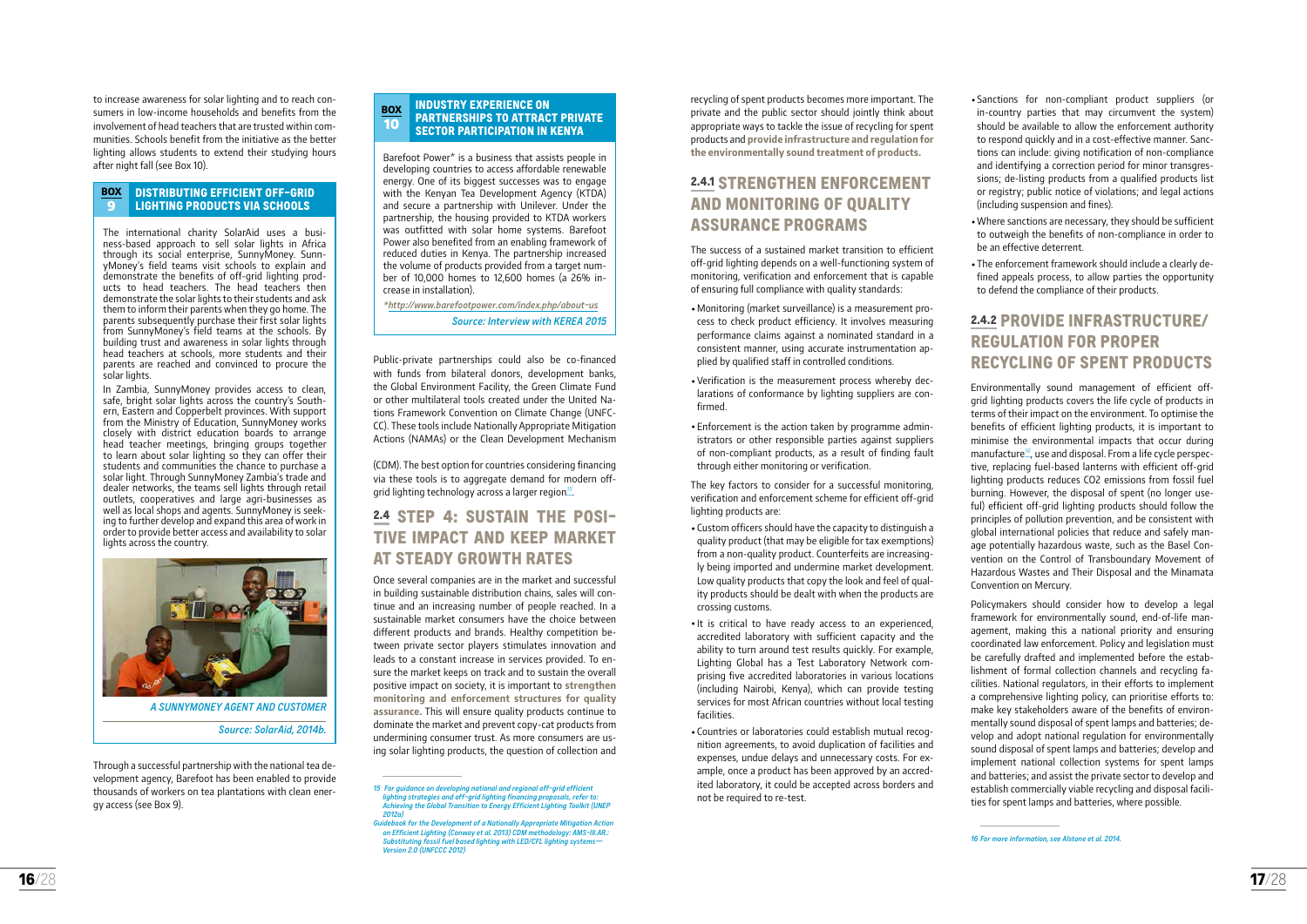The key factors for successful environmentally sound management programmes, from the perspective of product suppliers of efficient off-grid lighting products, are reflected in GOGLA's Industry Opinion on Lifecycle and Recycling (see Box 7.3). This statement indicates that all activities of GOGLA members should consider the principle of 'extended producer responsibility'. 'Producer' is defined as one of the businesses putting the efficient off-grid products on the market (manufacturers, traders, wholesalers and retailers).

As one possibility, extended producer responsibility schemes offer various benefits. It relieves the local government of the financial, and in some cases, operational burden of the disposal of the waste/products/material; it encourages companies to design products for reuse, recyclability and materials reduction; and it promotes innovation in recycling technology. However, extended producer responsibility schemes are difficult to implement and ambitious.

### $\frac{13}{13}$  example of an industry association statement

- With respect to governments, their recommended role for a successful environmentally sound management of efficient off-grid lighting programmes is to take the lead in establishing extended producer responsibility programmes through:
- Developing the required regulatory frameworks.
- Developing waste treatment standards and facilities.
- Developing market surveillance programmes.
- • Collecting data on programme performance.
- Establishing lighting performance standards for product longevity and toxicity.
- • Certifying and maintaining a list of qualified lighting product recyclers.
- • Supporting participation by relevant parties and the public. For example, private sector firms should be encouraged to manage the collection systems and the recycling/recovery operations for spent lighting products.

Successful recycling programmes depend on high volumes. If the volume of off-grid lighting products remains low, then some off-grid products (such as LED lamps) may be integrated into a broader e-waste effort that could cover computers, televisions, radios and mobile phones (SolarAid 2014a). 'Take-back' or 'buy-back' programmes and reverse supply chains also could be explored, in cooperation with industry or consumer associations, in areas with sufficient volumes of product in use by consumers (see Boxes 10 and 11).

#### **Box** Industry experience with 11 collection and recycling

Some off-grid lighting manufacturers (including d.light) are considering plans to collect and recycle spent products. In countries that do not have a recycling programme, the following practices can be followed:

- • Import products that do not contain hazardous materials or ones that can be treated along with other electronic appliances at end of use.
- Avoid or reduce the use of hazardous materials in upstream production. For example, d.light uses lithium-polymer batteries instead of lithium acid or lithium-ion batteries.
- • Communicate to manufacturers the need for products that are designed so that any components that must treated as hazardous waste (such as batteries) can be easily separated at end of use.
- Encourage manufacturers and distributors to consider life cycle cost analyses and to reduce as much as possible the energy embodied in the manufacturing process.

 *Source: Interview with KEREA 2015*

On one side, the environmentally sound management of efficient off-grid lighting products has significant advantages. Among other benefits, it incentivises manufacturers and other stakeholders to ensure maximum possible service life. It also ensures a national obligation to conform to global international policies that reduce and safely manage hazardous waste, such as the Basel Convention on the Control of Transboundary Movement of Hazardous Wastes and Their Disposal and the Minamata Convention on Mercury. In addition it ensures the health and safety of product users and the community and allows recycling of the spent products for the production of useful items.

On the other side, major constraints of environmentally sound management programmes for efficient off-grid lighting products are the need for sustainable funding for implementation, adequate enabling legislation and implementation and enforcement of a comprehensive collection scheme.

A non-profit association, AMBILAMP, was launched on behalf of the major lamp manufacturers in Spain in 2005, specifically for the collection and treatment of lamp and luminaire waste in accordance with the European Union's Waste Electrical and Electronic Equipment (WEEE) Directive of 2005. In 2013, the AMBILAMP International Academy for the Recycling of Light was created to provide expertise for establishing environmentally sound management systems for spent lighting products in developing and emerging countries. Initiated by the UNEP-GEF en.lighten initiative, with the support of their private sector partners, AMBILAMP builds on the experience for collection and recycling of lighting products that already exists in Europe and in countries outside of the European Union. It provides training to policymakers around the world.

#### **Box** 12 Industry experience with handling of spent products

Industry experience with handling spent products has identified the following points for consideration:

- • Governments need to consider implementation of policies on hazardous waste (hazardous material, handling of products and disposal of batteries).
- • Manufacturers have a responsibility to design programmes for collection and recycling of off-grid lighting products.
- The recycling value of off-grid products may be financially viable, but economies of scale should be sought to reduce recycling costs per unit.
- • Within the appropriate international legal conventions, transboundary shipments of spent off-grid lighting products within a region could be considered, to increase volumes and to make efficient use of facilities.
- • A commercial recycling facility, East African Compliant Recycling, operates in Nairobi, Kenya, to serve the region, including Ethiopia. It may possibly roll out to Nigeria, too. The company works with local communities and the informal sector to collect lighting wastes. Its facility also handles a variety of e-waste products.

*Source: Interview with Lighting Africa 2014.*

**Box**

GOGLA Industry Opinion on Lifecycle and Recycling (April 5, 2014, Cologne, Germany) "Management of end-of-life electrical and electronic equipment (WEEE) is recognized as a huge challenge not just for business, but also for governments, environmental and human rights groups throughout the world." (Compliance and Risk Newsletter)

"Solar-based off-grid lighting technologies already substitute the use of non-rechargeable batteries for lighting, thereby considerably reducing the problem of electronic waste. The benefits of off-grid technology will be maximised if all aspects are considered over the full product lifecycle. While bringing light and energy to non-electrified areas of the world, the members of GOGLA are committed to the following values all driven by the intention to preserve the environment and avoid or minimize any hazardous waste contamination:

- 1. The principle of the extended producer responsibility (the producer is the entity putting the product on the local market)\* should accompany all activities of GOGLA members.
- 2. Therefore the members are committed to:

- a. Develop products that can be easily maintained and repaired. Spare parts need to be made available;
- b. Strategies to implement proper take-back and recycling should be envisaged in countries of operation;
- c. Identify synergies in the use of standard resources and materials to facilitate separation during recycling and reuse;
- d. Avoid the use of hazardous substances and find alternatives for them, if technically possible. If this is not possible, incentives for collection of the parts containing these hazardous substances should be developed.
- 3. The members will align their efforts to approach ministries, non-governmental organizations and all other relevant stakeholders to create the awareness, that the use of modern off-grid technology, like all new electronic products, should be accompanied by the creation of an environmental sound management of the products at the end of their useful lifetime.
- 4. The members will join forces within GOGLA and with other industries in the area of awareness creation towards end consumers that proper treatment of electronic waste is of value for human health and the environment.
- 5. The members will look for synergies with other industries in identifying possibilities for common collection and recycling activities."

*\*based on the definition of the WEEE Directive Source: GOGLA 2014*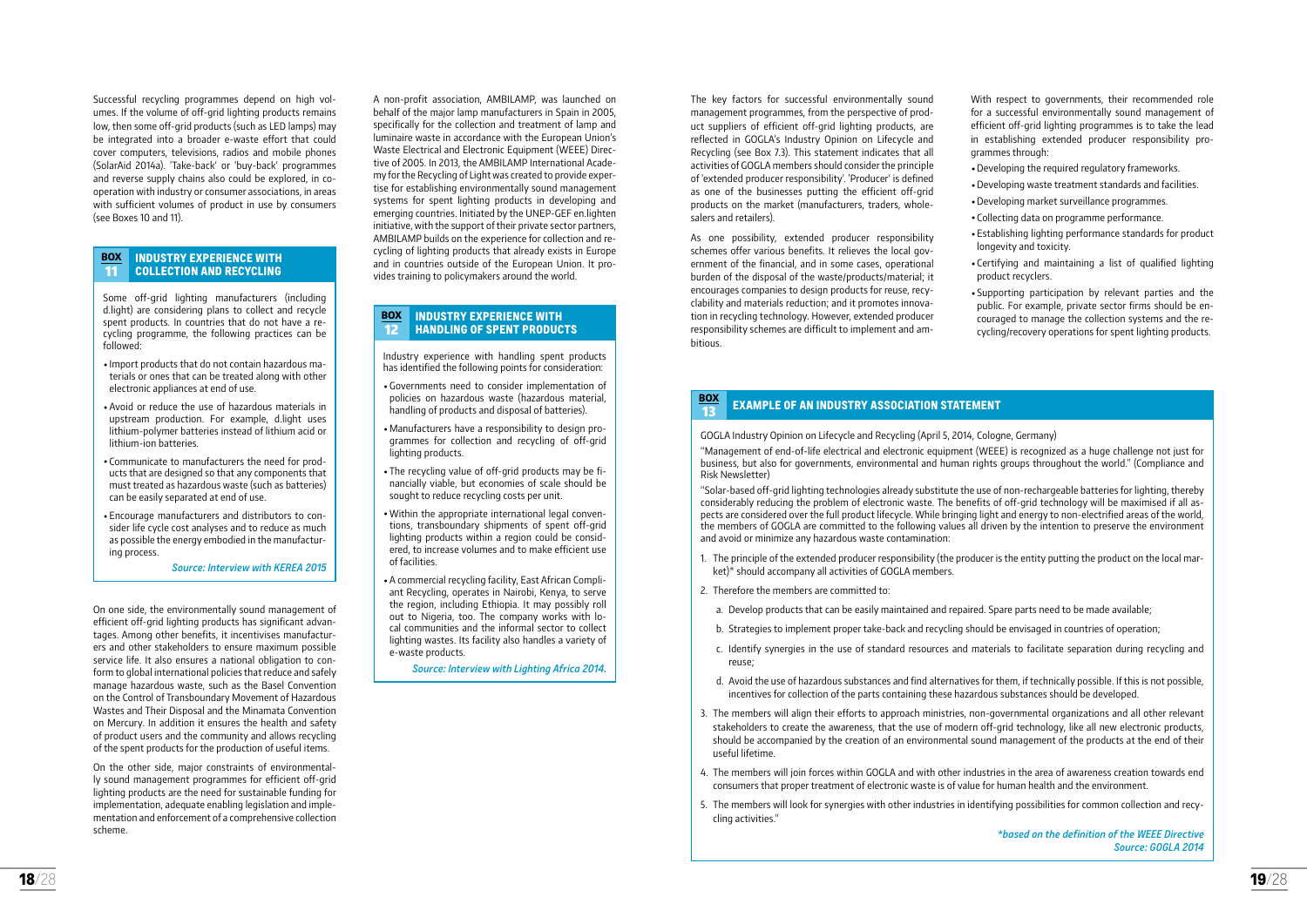To this end, the report has identified best practices, case studies and practical recommendations for the estab lishment of regulatory framework and policy strategies for efficient off-grid lighting. The key steps are to: get the fundamentals right; kick-start the market; scale up the market; and sustain the positive impact. Based on a careful analysis of the state of the market in the country, governments can plan, take action and establish a sound off-grid lighting policy framework to accelerate market arowth.

This report has given an overview of the benefits of off-grid lighting and ways **for the government to seize market opportunities by creating an enabling environment.**  If government and the private sector work together, the market can grow at a higher speed and thus provide more households with basic energy access and clean lighting facilities faster. In partnership with the private sector (manufacturers, distributors and industry association) and civil society organisations, **policymakers could design sound policies and benefit from the current trend in the off-grid lighting market to create new opportuni ties for job creation and economic growth and reduce the negative impact on the environment.**

While the structure of the publication follows these se quenced steps, there is no blue print for the creation of an enabling environment. Policies have to be designed in re sponse to local context and not follow a 'one-size-fits-all' logic. **Through an integrated approach, policymakers can chose different activities to implement related to the respective situation** in-country. Policymakers can develop tailored supporting policies and mechanisms in their countries, but should follow an integrated approach in which policies complement one another.

As mentioned in earlier sections, the success of a rapid market development for efficient off-grid lighting de pends, in part, on the selection and **combination of com plementary policies to meet the needs of a country.**  The mechanisms and measures presented in this report range from fiscal mechanisms, such as VAT and tariff ex emptions or the phase out of kerosene subsidies, to the promotion of minimum quality standards and the environ mentally sound management of spent products. An ener gy policy can help to set the framework for these mecha nisms to complement each other.

In a second edition of this report, tactical advice and con crete next steps could be given. The tactical toolbox could provide policymakers with further ideas and guidelines for the implementation of respective policies. This would however require additional research and thus resources.

## 4 References

A.T. Kearney and GOGLA (2014). Investment and Finance Study for Off-Grid Lighting: An A.T. Kearney report in Col laboration with GOGLA. Utrecht. Available from *http:// global-off-grid-lighting-association.org/wp-content/up loads/2013/09/A-T-Kearney-GOGLA.pdf.*

Alstone, Peter et al. (2014). High life cycle efficacy explains fast energy payback for improved off-grid lighting sys tems. Journal of Industrial Ecology, vol. 8, No. 5 (October), pp. 722–33.

Arc Finance and USAID (U.S. Agency for International Development (2014). Financing small-scale clean energy using remittances. Renewable Energy Microfinance and Microenterprise Program Briefing Note. Available from *http://www.arcfinance.org/pdfs/pubs/REMMP\_Briefing\_ Note\_Remittances.pdf.*

Conway, Kathryn M. et al. (2013). Guidebook for the De velopment of a Nationally Appropriate Mitigation Action on Efficient Lighting. UNEP/GEF en.lighten initiative. Paris. Available from *http://www.enlighten-initiative.org/ portals/0/documents/Resources/publications/UNEP%20 Efficient%20Lighting%20NAMA%20Guidebook%20Decem ber%202013.pdf.* 

Dalberg (2013). Mapping the Supply Chain Catering to the Base of the Pyramid in Senegal. New York, 12 July. Avail able from *https://www.lightingafrica.org/wp-content/up loads/2014/05/Senegal-Supply-Chain\_July-2013.pdf.* 

ECREEE (ECOWAS Regional Centre for Renewable Energy and Energy Efficiency) (2012a). The ECOWAS Energy Effi ciency Policy (EEP). Praia, Cape Verde, September. Avail able from *http://www.ecreee.org/sites/default/files/docu ments/basic\_page/081012-ecowas-ee-policy-final-en.pdf.*

ECREEE (2012b). Project Proposal Initiative on Energy Ef ficient Lighting in ECOWAS. Praia, Cape Verde.

ECREEE (2014a). ECOWAS Regional Strategy on Energy Efficient Lighting. Praia, Cape Verde, May. Available from *http://www.enlighten-initiative.org/Portals/0/documents/ country-activities/Regional%20Efficient%20Lighting%20 Strategy\_EN\_final%20draft\_ECREEE-190614.pdf.*

ECREEE (2014b). ECOWAS Regional Status Report on Ef ficient Lighting. Praia, Cape Verde, January. Available from *http://www.enlighten-initiative.org/portals/0/Documents/ inaction/Regional%20status%20report\_final\_17.01.2014.pdf.*

GIZ, IFC and Global LEAP (2013). Workshop summary re port: Last Mile Distribution of Off-grid Solar Products: Support Needs, Concerns, and Opportunities.

Available from *http://www.cleanenergyministerial.org/Por tals/2/pdfs/GlobalLEAP-last\_mile\_distro\_offgrid\_solar.pdf*

GOGLA (2014). Adoption of industry opinion on lifecy cle and recycling. Cologne, 5 April. Available from *http:// global-off-grid-lighting-association.org/wp-content/ uploads/2014/05/GOGLA-Industry-Opinion-on-Life-Cy cle-and-Recycling.pdf.*

Harper, Meg (2012). Lighting Global 2012 Outstanding Product Awards. Schatz Energy Research Center, Hum boldt State University. Arcata, California, 21 December. Available from *http://www.schatzlab.org/news/2012/12/ lighting-global-2012-outstanding-product-awards/.*

IEA (2011). World Energy Outlook 2011. Available from *http://www.worldenergyoutlook.org/publications/weo-2011/*

IEA (2012). World Energy Outlook 2012. Available from *http://www.worldenergyoutlook.org/publications/weo-*

*2012/ 2013/*

IEA (2013). World Energy Outlook 2013. Available from *http://www.worldenergyoutlook.org/publications/weo-*

IEC (International Electrotechnical Commission) (2013). IEC Technical Specification 62257-9-5, Edition 2.0. Avail able from *http://webstore.iec.ch/preview/info\_iec62257-9- 5%7Bed2.0%7Den.pdf.*

IMF (2013). Energy Subsidy Reform: Lessons and Implica tions. Available from *http://www.imf.org/external/np/pp/ eng/2013/012813.pdf*

Jacobson, Arne (2014). Quality Assurance for Off-Grid Lighting: The Role of the TERI University Solar Lighting Laboratory in an Emerging International Framework. Available from *http://regisindia.com/wp-content/up loads/2014/02/TERI-SLLab.pdf.*

Lighting Africa (2012a). Lighting Africa Progress Report, 1 July 2010 - 30 June 2011. Available from *https://www.light ingafrica.org/resources/all-resources/.*

Lighting Africa (2012b). Policy Report Note: Ghana. Au gust. Available from *http://www.lightingafrica.org/resourc es/policy-reports/.* 

Lighting Africa (2012c). Policy Report Note: Senegal. Au gust. Available from *http://www.lightingafrica.org/resourc es/policy-reports/.*

Lighting Africa (2013). Lighting Africa Market Trends Report 2012. Available from *https://www.lightingafri ca.org/wp-content/uploads/bsk-pdf-manager/5\_Mar ket-Brief-Report-ElectronicREV-1.pdf.* 

Lighting Africa (2014). Energy and carbon benefits of pi co-powered lighting. Eco Design Notes, No. 4 (August). Available from *http://www.lightingglobal.org/wp-content/ uploads/2014/08/Issue\_4\_Energy\_and\_Carbon\_Benefits-fi nal2.pdf.*

Lighting Africa (2015). Impacts. Available from *https:// www.lightingafrica.org/results/*

Lighting Global (2014). Lighting Global Quality Assurance Framework: Past, Present, and Future Support for the Off-Grid Energy Market. February. Available from *http://www. lightingglobal.org/wp-content/uploads/2013/12/Lighting - Global-QualityAssurance-Roadmap\_Feb2014-v4.pdf.*



### **3 CONCLUSION**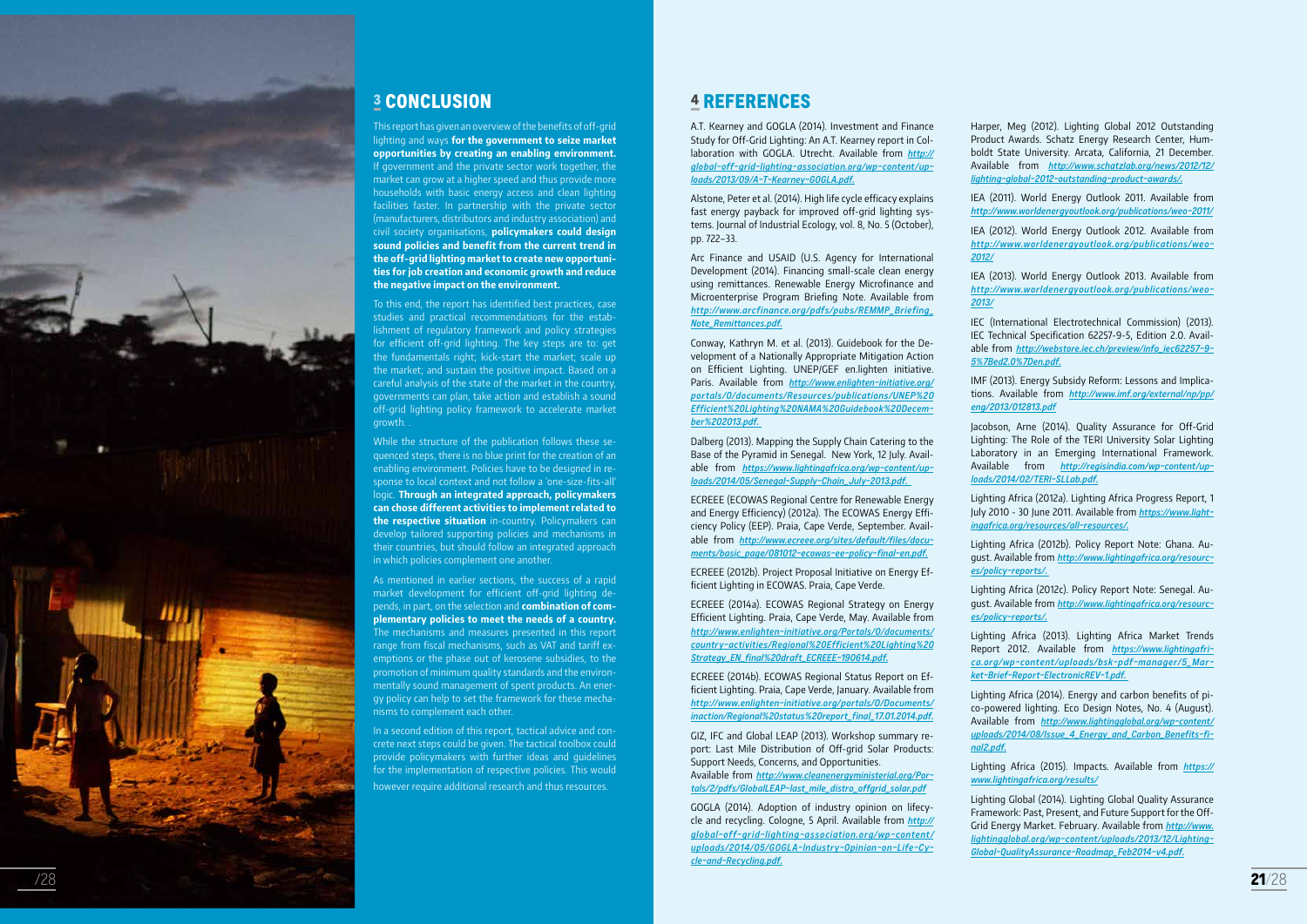Lighting Global (2015a). Lighting Global Quality Standards. Version 4.4. January. Available from *https://www.lightingglobal.org/wp-content/uploads/2015/01/MQStandards\_ Jan2014\_V4\_4.pdf.*

Lighting Global (2015b). Quality assurance. Available from *https://www.lightingglobal.org/activities/qa/.* Accessed 3 March 2015.

Lighting Global (2015c). Test laboratory network. Available from *http://www.lightingglobal.org/activities/qa/test-laboratory-network/.* Accessed 3 March 2015.

Mills, Evan (2014a). Light for Life: Identifying and Reducing the Health and Safety Impacts of Fuel-Based Lighting. UNEP/GEF en.lighten initiative. Paris. Available from *http://www.enlighten-initiative.org/portals/0/documents/Resources/publications/Light%20for%20Life%20 -%20Health%20and%20Safety%20Impacts%20of%20Fuel-Based%20Lighting.pdf.*

Mills, Evan (2014b). Lifting the Darkness on the Price of Light: Assessing the Effect of Fuel Subsidies in the Off-Grid Lighting Market. UNEP/GEF en.lighten initiative. Paris. Available from *http://www.enlighten-initiative.org/ portals/0/documents/Resources/publications/Lifting%20 the%20Darkness%20-%20Effects%20of%20Fuel%20Subsidies.pdf.*

Mills, Evan (2014c). Light and Livelihood: A Bright Outlook for Employment in the Transition from Fuel-based Lighting to Electrical Alternatives. UNEP/GEF en.lighten initiative. Paris. Available from *http://www.enlighten-initiative. org/portals/0/documents/Resources/publications/Light%20 and%20Livelihood%20-%20A%20Bright%20Outlook%20 for%20Employment.pdf.*

Mills, Evan et al. (2014). Low-cost LED flashlights and market spoiling in Kenya's off-grid lighting market. Energy Efficiency (August). Available from *http://link.springer.com/ article/10.1007%2Fs12053-014-9294-2*

SE4ALL (Sustainable Energy for All) (2015a). Universal energy access. Available from *http://www.se4all.org/our-vision/our-objectives/universal-energy/.* Accessed 3 March 2015.

SE4ALL (2015b). Renewable energy. Available from *http:// www.se4all.org/our-vision/our-objectives/renewable-energy/.* Accessed 3 March 2015.

SE4ALL (2015c). Energy efficiency. Available from *http:// www.se4all.org/our-vision/our-objectives/energy-efficiency/.* Accessed 3 March 2015.

SNV Niger (2014). Vers un Marché Durable pour l'Énergie Solaire: Feuille de Route pour la Promotion des Energies Renouvelables (Roadmap for Achieving an Enabling Environment for a Sustainable Solar Market) Available from *http:// www.snvworld.org/en/download/publications/feuille\_de\_ route\_pour\_la\_promotion\_des\_er.pdf.* Accessed 8 May 2015.

SolarAid (2013). Impact Report. London, Summer. Available from *http://www.solar-aid.org/assets/Uploads/Publi-*

#### *cations/Impact-report-web-updated.pdf.*

SolarAid (2014a). Impact Report. Available from *http:// www.solar-aid.org/impact/.* Accessed 3 March 2015.

SolarAid (2014b). Zambia Country Report 2014. London. Available from *http://solar-aid.org/assets/Uploads/ New-impact-pages/Zambia-report-2014.pdf.*

Stiftung Solarenergie – Solar Energy Foundation (2014). OBIN Off-Grid Business Indicator 2014 – Africa. Merzhausen, Germany. Available from *http://stiftung-solarenergie. de/fileadmin/Dateien/OBIN\_World\_2014\_FINAL.pdf.*

SunnyMoney (2014). A Guide to the Light Library Model: Lessons, Results & Recommendations from the Field: Senegal. SolarAid. London, August. Available from *https:// www.lightingafrica.org/wp-content/uploads/2014/10/Light-Library-guide-FINAL-KH-09.09.14.pdf.*

UNEP (United Nations Environment Programme) (2012a). Achieving the Global Transition to Energy Efficient Lighting Toolkit. UNEP/Global Environment Facility (GEF) en.lighten initiative. Paris. Available from *http://learning.enlighten-initiative.org/ebook/en\_lighten\_english\_complete.pdf.*

UNEP (2012b). Regional Report on Efficient Lighting in Sub-Saharan African Countries. UNEP/GEF en.lighten initiative. Paris. Available from *http://www.enlighten-initiative.org/portals/0/documents/country-support/en.lighten\_Sub-Saharan%20Report.pdf.*

UNEP (2013a). Developing a National Efficient Lighting Strategy. UNEP/GEF en.lighten initiative. Paris. Available from *http://www.enlighten-initiative.org/Portals/0/documents/country-support/National%20Efficient%20Lighting%20Strategy\_%20Annotated%20outline%20-%20ENG.pdf*

UNEP (2013b). Sustainable Off-Grid Lighting Solutions Can Deliver Major Development and Climate Benefits. Available from: *http://www.unep.org/Documents.Multilingual/ Default.asp?DocumentID=2704&ArticleID=9407&l=en*

UNEP (2015a). Climate change mitigation. Available from *http://www.unep.org/climatechange/mitigation/Default. aspx.* Accessed 3 March 2015.

UNEP (2015b). Off-Grid Country Lighting Assessments. UNEP/GEF en.lighten initiative. Paris. Available from *http://map.enlighten-initiative.org/.*

UNEP ROA (Regional Office for Africa) (2015). Climate change. Available from *http://www.unep.org/roa/Programmes/ClimateChange/tabid/7173/Default.aspx.* Accessed 3 March 2014.

UNFCCC (United Nations Framework Convention on Climate Change) (2012). AMS-III.AR.: Substituting fossil fuel based lighting with LED/CFL lighting systems – Version 2.0. Available from *https://cdm.unfccc.int/methodologies/ DB/1ERDOJQX62OD2BH65G74XM28Z2CL53.*

World Bank (2014). Lighting Lives in Liberia project. Available from *http://www.worldbank.org/projects/P124014/ lighting-lives-liberia?lang=en.* Accessed 3 March 2015.

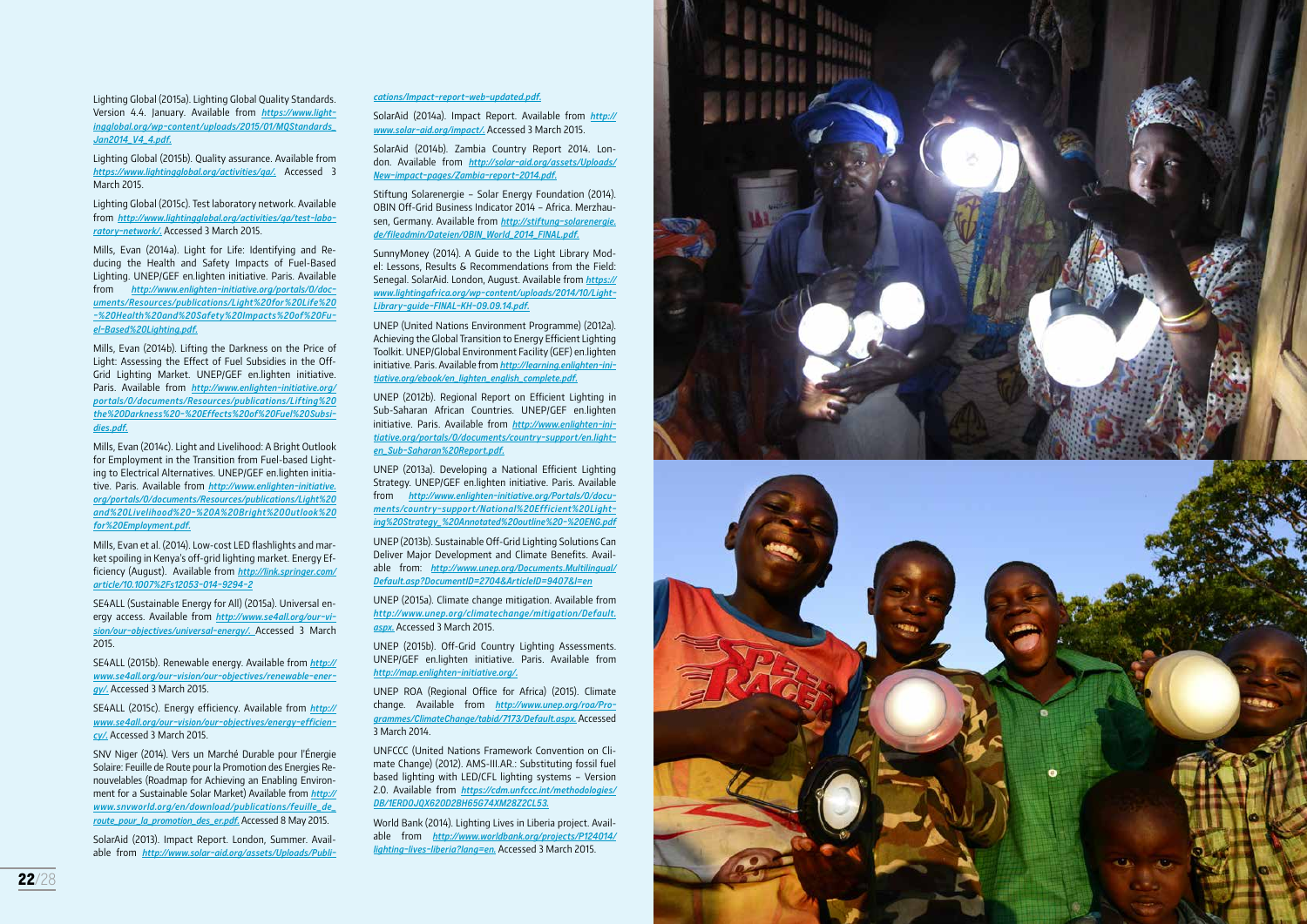### 5 Annex I: UNEP integrated policy approach

• The growth of regional and local markets for efficient offgrid lighting in Africa can be sustained via an integrated policy approach that includes four elements: supporting policy mechanisms, the implementation of minimum energy performance and quality standards, monitoring, verification and enforcement, as well as environmentally sound management. The integrated policy approach for efficient lighting has been developed with input from international experts and applied by more than 27 developing countries globally, through the UNEP en.lighten initiative. In detail below are the actions need to be taken in the field:

• Engaging in environmentally sound management of efficient off-grid lighting products to reduce their impact on the environment. From a life-cycle perspective, replacing fuel-based lanterns with off-grid lighting products reduces carbon dioxide (CO2) emissions from fossil fuel burning. However, sustainable end-of-life schemes for spent products (especially batteries and the mercury in compact fluorescent lamps) are needed, and should follow the principles of pollution prevention and environmentally sound management, including extended producer responsibility.

- • Designing and establishing supporting policies, including economic and market-based instruments, fiscal instruments and communication strategies to persuade consumers to change their behaviour. These include: awareness raising, promotion and education (to mobilise public support and change societal and cultural attitudes and behaviours regarding energy-efficient lighting); certification and labelling (to encourage manufacturers of efficient products to inform consumers about the energy benefits of their products); reduced taxes on off-grid lighting products; and demonstration programmes (to introduce and evaluate efficient off-grid lighting approaches).
- Setting minimum energy performance and quality standards that specify the energy efficiency requirements and other key characteristics that affect the energy demand and use that off-grid lighting products must meet before they can be sold. This can help prevent the market entry of low-quality products that would not deliver the many energy-saving and other benefits of good-quality lighting products, and help to identify any products that should be phased out. Minimum energy performance standards should be developed through a transparent and consultative stakeholder process.
- • Designing and implementing monitoring, verification and enforcement measures in every aspect of the lighting programme, to allow for product quality surveillance systems and to ensure that products comply with the established minimum energy performance standards. This can help to avoid the challenge of a large proportion of low quality, low-cost products entering the market. If the quality of off-grid lighting products is not monitored, verified and enforced, the consequences include: slower progress towards achieving environmental and poverty-alleviation goals; reputational risks to the efficient off-grid lighting industry; end-consumers' lack of confidence in modern lighting products and possible reversion to use of fuel-based lighting; and the increased difficulty and cost of engaging in outreach to consumers in order to overcome mistrust and other barriers.

• 



#### *Figure 5 Integrated policy approach for a transition to efficient off-grid lighting products*

#### *Source: UNEP 2015*

## 6 Annex II: Estimated potential benefits from a market transition to efficient off-grid lighting in Africa

| <b>COUNTRY</b>                            | Number of<br>Off-Grid<br><b>Households</b><br>17 | Annual Savings<br>- Low Scenario<br>(US\$) | Annual Savings -<br>High Scenario<br>(US\$) | Annual C <u>02</u><br><b>Savings</b><br>(tonnes) | Kerosene<br><b>Savings</b><br>(litres) | Candle<br>Savings<br>(tonnes) | Annual<br>Household<br>Savings, Low<br>to High (US\$) |
|-------------------------------------------|--------------------------------------------------|--------------------------------------------|---------------------------------------------|--------------------------------------------------|----------------------------------------|-------------------------------|-------------------------------------------------------|
| Afghanistan                               | 5,662,000                                        | 408,261,000                                | 554,074,000                                 | 749,000                                          | 288,167,000                            | 17,000                        | 61 to 83                                              |
| Algeria                                   | 133,000                                          | 9,674,000                                  | 13,388,000                                  | 23,000                                           | 8,665,000                              | $\overline{\phantom{a}}$      | 60 to 83                                              |
| <b>Angola</b>                             | 3,062,000                                        | 217,501,000                                | 270,955,000                                 | 756,000                                          | 290,608,000                            | 16,000                        | 61 to 76                                              |
| Argentina                                 | 415,000                                          | 20,167,000                                 | 27,226,000                                  | 80,000                                           | 30,692,000                             | 1,000                         | 42<br>to 57                                           |
| <b>Bangladesh</b>                         | 14,488,000                                       | 800,537,000                                | 1,095,519,000                               | 2,248,000                                        | 864,529,000                            | 14,000                        | 46 to 63                                              |
| <b>Belize</b>                             | 7,000                                            | 679,000                                    | 946,000                                     | 2,000                                            | 623,000                                |                               | 80 to 112                                             |
| <b>Benin</b>                              | 1,350,000                                        | 211,044,000                                | 286,413,000                                 | 352,000                                          | 135,438,000                            | 8,000                         | 133 to 180                                            |
| <b>Bhutan</b>                             | 55,000                                           | 5,697,000                                  | 7,937,000                                   | 14,000                                           | 5,223,000                              |                               | 90 to 125                                             |
| <b>Bolivia</b>                            | 295,000                                          | 25,544,000                                 | 25,978,000                                  | 6,000                                            | 2,394,000                              | 6,000                         | 74 to 76                                              |
| <b>Botswana</b>                           | 167,000                                          | 14,561,000                                 | 16,666,000                                  | 14,000                                           | 5,323,000                              | 3,000                         | 74 to 85                                              |
| <b>Brazil</b>                             | 467,000                                          | 37,065,000                                 | 51,656,000                                  | 88,000                                           | 34,036,000                             | 1,000                         | 69 to 97                                              |
| <b>Burkina Faso</b>                       | 2,589,000                                        | 227,588,000                                | 306,693,000                                 | 458,000                                          | 176,241,000                            | 10,000                        | 74 to 99                                              |
| <b>Burundi</b>                            | 1,830,000                                        | 248,803,000                                | 307,238,000                                 | 174,000                                          | 64,906,000                             | 31,000                        | 114 to 141                                            |
| <b>Cambodia</b>                           | 2,165,000                                        | 177,062,000                                | 248,037,000                                 | 321,000                                          | 123,648,000                            | 2,000                         | 68 to 96                                              |
| <b>Cameroon</b>                           | 2,000,000                                        | 217,160,000                                | 285,472,000                                 | 512,000                                          | 196,988,000                            | 11,000                        | 92 to 121                                             |
| <b>Cape Verde</b>                         | 5,000                                            | 784,000                                    | 1,066,000                                   | 1,000                                            | 489,000                                | $\bar{ }$                     | 125 to 170                                            |
| <b>Central African</b><br><b>Republic</b> | 855,000                                          | 90,292,000                                 | 123,564,000                                 | 148,000                                          | 56,885,000                             | 3,000                         | 88 to 120                                             |
| <b>Chad</b>                               | 2,369,000                                        | 222,213,000                                | 240,629,000                                 | 79,000                                           | 30,441,000                             | 44,000                        | 84 to 90                                              |
| <b>Chile</b>                              | 80,000                                           | 7,618,000                                  | 10,739,000                                  | 14,000                                           | 5,322,000                              |                               | 84<br>to 119                                          |
| China                                     | 931,000                                          | 69,868,000                                 | 98,007,000                                  | 145,000                                          | 55,612,000                             | 1,000                         | 66 to 93                                              |
| <b>Colombia</b>                           | 366,000                                          | 29,484,000                                 | 41,091,000                                  | 70,000                                           | 27,074,000                             | $\bar{ }$                     | 70 to 98                                              |
| <b>Comoros</b>                            | 84,000                                           | 6,628,000                                  | 9,152,000                                   | 19,000                                           | 7,220,000                              |                               | 68<br>to 95                                           |
| Congo, Dem. Rep.                          | 12,006,000                                       | 1,084,578,000                              | 1,169,838,000                               | 390,000                                          | 150,073,000                            | 216,000                       | 81 to 87                                              |
| Congo, Rep.                               | 840,000                                          | 56,625,000                                 | 74,896,000                                  | 139,000                                          | 53,502,000                             | 3,000                         | 57 to 75                                              |
| <b>Costa Rica</b>                         | 9,000                                            | 826,000                                    | 1,157,000                                   | 2,000                                            | 677,000                                |                               | 81 to 114                                             |
| <b>Cote d'Ivoire</b>                      | 1,963,000                                        | 234,469,000                                | 278,791,000                                 | 198,000                                          | 73,620,000                             | 35,000                        | 99 to 118                                             |
| Cuba                                      | 64,000                                           | 5,171,000                                  | 7,206,000                                   | 12,000                                           | 4,748,000                              | $\overline{\phantom{a}}$      | 70 to 98                                              |
| <b>Djibouti</b>                           | 91,000                                           | 11,390,000                                 | 15,273,000                                  | 22,000                                           | 8,458,000                              |                               | 107 to 143                                            |
| <b>Dominican</b><br><b>Republic</b>       | 121,000                                          | 12,384,000                                 | 17,436,000                                  | 23,000                                           | 8,930,000                              | ٠                             | 90 to 127                                             |
| <b>Ecuador</b>                            | 240,000                                          | 18,744,000                                 | 26,085,000                                  | 46,000                                           | 17,732,000                             |                               | 68 to 95                                              |
| Egypt, Arab Rep.                          | 435,000                                          | 10,812,000                                 | 13,377,000                                  | 74,000                                           | 28,390,000                             | $\overline{\phantom{a}}$      | 20 to 25                                              |
| <b>El Salvador</b>                        | 125,000                                          | 10,089,000                                 | 14,060,000                                  | 24,000                                           | 9,264,000                              | $\overline{\phantom{a}}$      | 70 to 98                                              |
| <b>Equatorial Guinea</b>                  | 33,000                                           | 3,265,000                                  | 4,116,000                                   | 11,000                                           | 4,062,000                              |                               | 81 to 102                                             |
| <b>Eritrea</b>                            | 882,000                                          | 46,950,000                                 | 64,148,000                                  | 135,000                                          | 51,925,000                             | 1,000                         | 44 to 60                                              |
| <b>Ethiopia</b>                           | 17,179,000                                       | 956,547,000                                | 1,319,407,000                               | 2,370,000                                        | 911,372,000                            | 15,000                        | 46 to 64                                              |
| Fiji                                      | 20,000                                           | 1,848,000                                  | 2,329,000                                   | 3,000                                            | 1,100,000                              |                               | 76 to 96                                              |
| Gabon                                     | 137,000                                          | 11,817,000                                 | 13,059,000                                  | 13,000                                           | 4,860,000                              | 2,000                         | 72 to 80                                              |
| <b>Gambia, The</b>                        | 321,000                                          | 31,188,000                                 | 33,745,000                                  | 11,000                                           | 4,288,000                              | 6,000                         | 87 to 94                                              |
| Georgia                                   | 2,000                                            | 45,000                                     | 54,000                                      |                                                  | 169,000                                |                               | 16 to 19                                              |
| Ghana                                     | 1,665,000                                        | 307,013,000                                | 422,243,000                                 | 422,000                                          | 162,137,000                            | 9,000                         | 157 to 216                                            |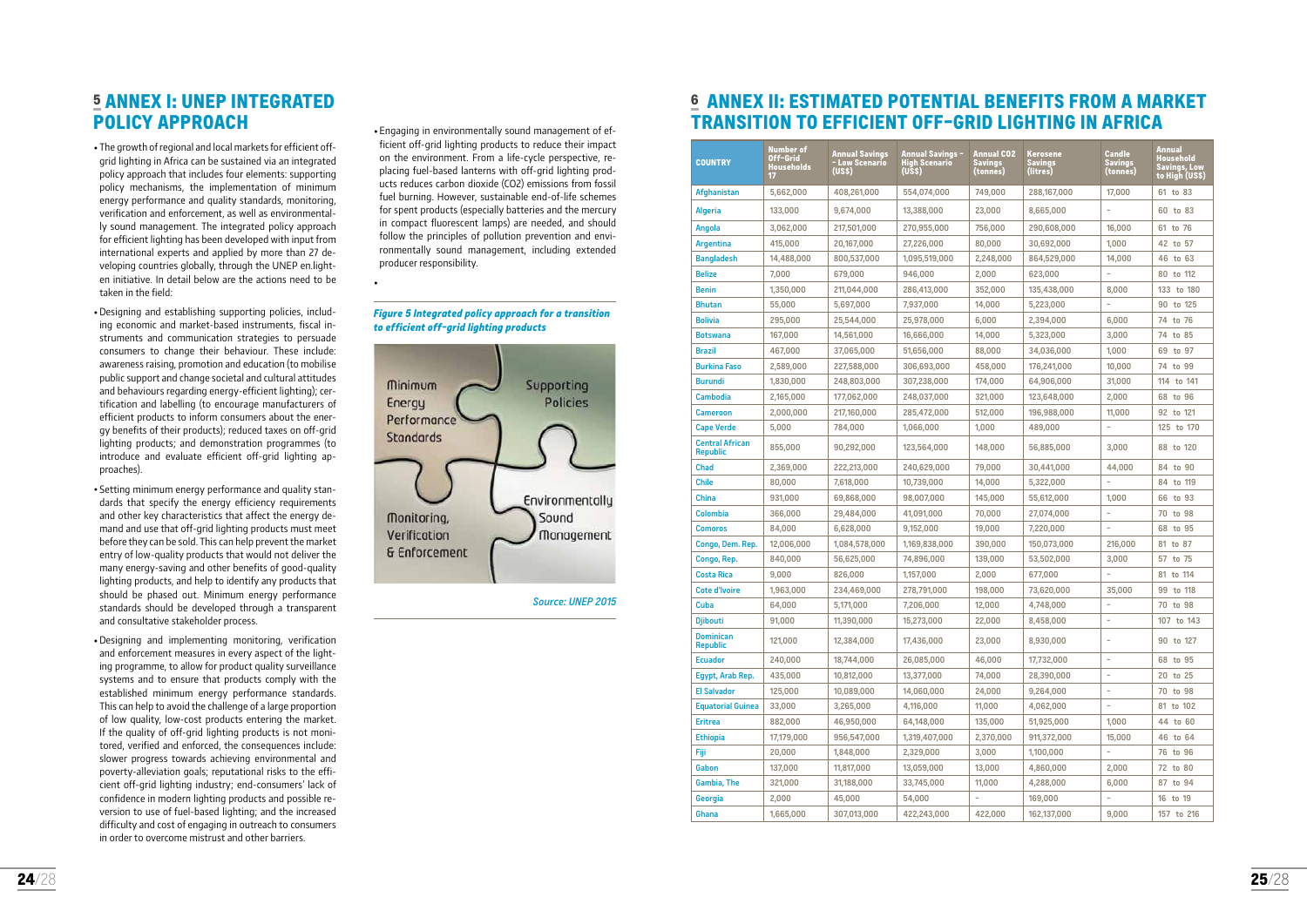| <b>COUNTRY</b>                                             | Number of<br>Off-Grid<br>Households<br>17 | <b>Annual Savings</b><br>- Low Scenario<br>(US\$) | Annual Savings –<br>High Scenario<br>(US\$) | <b>Annual CO2</b><br><b>Savings</b><br>(tonnes) | <b>Kerosene</b><br>Savings<br>(litres) | <b>Candle</b><br><b>Savings</b><br>(tonnes) | <b>Annual</b><br><b>Household</b><br><b>Savings, Low</b><br>to High (US\$) |
|------------------------------------------------------------|-------------------------------------------|---------------------------------------------------|---------------------------------------------|-------------------------------------------------|----------------------------------------|---------------------------------------------|----------------------------------------------------------------------------|
| Guatemala                                                  | 571,000                                   | 49,832,000                                        | 52,406,000                                  | 11,000                                          | 4,304,000                              | 11,000                                      | 75 to 79                                                                   |
| Guinea                                                     | 1,949,000                                 | 193,837,000                                       | 211,316,000                                 | 68,000                                          | 26,071,000                             | 37,000                                      | to 96<br>89                                                                |
| Guinea-Bissau                                              | 253,000                                   | 24,545,000                                        | 26,535,000                                  | 9,000                                           | 3,382,000                              | 5,000                                       | to 93<br>87                                                                |
| Guyana                                                     | 43,000                                    | 3,641,000                                         | 5,089,000                                   | 8,000                                           | 3,146,000                              | $\overline{\phantom{a}}$                    | 75 to 105                                                                  |
| Haiti                                                      | 1,899,000                                 | 152,910,000                                       | 155,545,000                                 | 37,000                                          | 14,321,000                             | 37,000                                      | 69 to 71                                                                   |
| <b>Honduras</b>                                            | 296,000                                   | 25,023,000                                        | 25,981,000                                  | 6,000                                           | 2,232,000                              | 6,000                                       | 73 to 76                                                                   |
| <b>India</b>                                               | 60,655,000                                | 2,600,177,000                                     | 3,374,612,000                               | 15,016,000                                      | 5,775,489,000                          | 105,000                                     | 36 to 47                                                                   |
| <b>Indonesia</b>                                           | 13,125,000                                | 488,445,000                                       | 633,014,000                                 | 2,871,000                                       | 1,104,053,000                          | 20,000                                      | 31 to 41                                                                   |
| Iran, Islamic Rep.                                         | 255,000                                   | 4,564,000                                         | 5,375,000                                   | 40,000                                          | 15,201,000                             |                                             | 15 to 17                                                                   |
| Iraq                                                       | 1,037,000                                 | 27,473,000                                        | 32,640,000                                  | 228,000                                         | 87,608,000                             | 1,000                                       | 21 to 25                                                                   |
| Jamaica                                                    | 46,000                                    | 5,250,000                                         | 7,394,000                                   | 10,000                                          | 3,740,000                              |                                             | 100 to 142                                                                 |
| <b>Kazakhstan</b>                                          | 151,000                                   | 3,529,000                                         | 4,426,000                                   | 26,000                                          | 10,079,000                             |                                             | 20 to 25                                                                   |
| Kenya                                                      | 7,590,000                                 | 761,181,000                                       | 1,064,594,000                               | 1,674,000                                       | 643,771,000                            | 12,000                                      | 87 to 122                                                                  |
| Kiribati                                                   | 12,000                                    | 969,000                                           | 1,219,000                                   | 2,000                                           | 583,000                                | $\overline{\phantom{a}}$                    | 66 to 83                                                                   |
| Korea, Dem. Rep.                                           | 6,162,000                                 | 347,297,000                                       | 486,405,000                                 | 635,000                                         | 244,329,000                            | 4,000                                       | to 67<br>47                                                                |
| <b>Lao PDR</b>                                             | 665,000                                   | 42,357,000                                        | 58,627,000                                  | 99,000                                          | 37,951,000                             | 1,000                                       | 53 to 73                                                                   |
| Lebanon                                                    | 425,000                                   | 24,385,000                                        | 33,859,000                                  | 54,000                                          | 20,612,000                             | $\overline{\phantom{a}}$                    | 48 to 67                                                                   |
| Lesotho                                                    | 315,000                                   | 32,778,000                                        | 38,446,000                                  | 29,000                                          | 10,904,000                             | 5,000                                       | 87 to 102                                                                  |
| Liberia                                                    | 770,000                                   | 74,169,000                                        | 79,978,000                                  | 27,000                                          | 10,295,000                             | 15,000                                      | 86 to 93                                                                   |
| <b>Macedonia, FYR</b>                                      | 30,000                                    | 2,264,000                                         | 3,155,000                                   | 5,000                                           | 2,079,000                              | L,                                          | 66 to 93                                                                   |
| <b>Madagascar</b>                                          | 3,890,000                                 | 376,453,000                                       | 398,211,000                                 | 141,000                                         | 54,044,000                             | 83,000                                      | to 88<br>83                                                                |
| <b>Malawi</b>                                              | 3,367,000                                 | 269,113,000                                       | 364,901,000                                 | 500,000                                         | 192,409,000                            | 11,000                                      | 67 to 91                                                                   |
| <b>Malaysia</b>                                            | 192,000                                   | 12,574,000                                        | 17,186,000                                  | 42,000                                          | 16,148,000                             | $\qquad \qquad \blacksquare$                | 56 to 78                                                                   |
| <b>Maldives</b>                                            |                                           | 13,000                                            | 13,000                                      |                                                 | 2,000                                  |                                             | 88 to 92                                                                   |
| <b>Mali</b>                                                | 2,030,000                                 | 191,658,000                                       | 205,169,000                                 | 71,000                                          | 27,150,000                             | 39,000                                      | 85 to 90                                                                   |
| <b>Marshall Islands</b>                                    | 3,000                                     | 250,000                                           | 314,000                                     | L,                                              | 150,000                                | $\overline{\phantom{a}}$                    | 66 to 83                                                                   |
| <b>Mauritania</b>                                          | 563,000                                   | 56,170,000                                        | 61,304,000                                  | 20,000                                          | 7,530,000                              | 11,000                                      | 89 to 97                                                                   |
| <b>Mexico</b>                                              | 1,522,000                                 | 113,215,000                                       | 156,251,000                                 | 324,000                                         | 124,742,000                            | 2,000                                       | 64 to 89                                                                   |
| Micronesia, Fed.<br>Sts.                                   | 10,000                                    | 810,000                                           | 1,019,000                                   | 1,000                                           | 487,000                                |                                             | 66 to 83                                                                   |
| <b>Mongolia</b>                                            | 98,000                                    | 6,365,000                                         | 8,872,000                                   | 15,000                                          | 5,848,000                              | $\overline{\phantom{a}}$                    | 57 to 80                                                                   |
| <b>Montenegro</b>                                          | 78,000                                    | 8,230,000                                         | 11,621,000                                  | 14,000                                          | 5,463,000                              | $\blacksquare$                              | 92 to 131                                                                  |
| <b>Morocco</b>                                             | 70,000                                    | 4,268,000                                         | 5,844,000                                   | 12,000                                          | 4,568,000                              |                                             | 50 to 69                                                                   |
| <b>Mozambique</b>                                          | 3,505,000                                 | 279,182,000                                       | 297,286,000                                 | 104,000                                         | 39,931,000                             | 58,000                                      | 72 to 76                                                                   |
|                                                            | 7,985,000                                 |                                                   | 704,348,000                                 | 1,185,000                                       |                                        |                                             | 53 to 73                                                                   |
| <b>Namibia</b>                                             | 336,000                                   | 32,569,000                                        | 37,542,000                                  | 31,000                                          | 11,599,000                             | 5,000                                       | 82 to 94                                                                   |
|                                                            | 1,257,000                                 | 102,018,000                                       | 141,931,000                                 | 215,000                                         | 82,691,000                             |                                             | 67 to 94                                                                   |
| <b>Nicaragua</b>                                           | 432,000                                   | 37,421,000                                        | 39,221,000                                  | 8,000                                           | 3,260,000                              | 8,000                                       | 75 to 78                                                                   |
| <b>Niger</b>                                               | 2,759,000                                 | 222,413,000                                       | 309,464,000                                 | 468,000                                         | 179,870,000                            | 3,000                                       | 67 to 93                                                                   |
|                                                            | 21,149,000                                | 1,432,962,000                                     | 1,751,965,000                               |                                                 | 2,121,924,000                          |                                             | 58 to 70                                                                   |
| Pakistan                                                   | 9,897,000                                 | 885,231,000                                       | 1,226,912,000                               | 2,002,000                                       | 770,059,000                            | 13,000                                      | 73 to 101                                                                  |
| Palau                                                      |                                           |                                                   | 6,000                                       |                                                 |                                        | $\overline{\phantom{a}}$                    |                                                                            |
|                                                            | 104,000                                   | 8,790,000                                         | 12,249,000                                  | 21,000                                          | 8,069,000                              | $\qquad \qquad -$                           | 74 to 103                                                                  |
| <b>Myanmar</b><br><b>Nepal</b><br><b>Nigeria</b><br>Panama |                                           | 508,884,000<br>4,000                              |                                             | 5,517,000                                       | 455,940,000<br>4,000                   | 8,000<br>1,000<br>118,000                   | 80 to 111                                                                  |

| <b>COUNTRY</b>                         | Number of<br>Off-Grid<br>Households<br>17 | <b>Annual Savings</b><br>- Low Scenario<br>(US\$) | Annual Savings -<br>High Scenario<br>(US\$) | <b>Annual CO2</b><br>Savings<br>(tonnes) | Kerosene<br>Savings<br>(litres) | <b>Candle</b><br><b>Savings</b><br>(tonnes) | Annual<br>Household<br>Savings, Low<br>to High (US\$) |
|----------------------------------------|-------------------------------------------|---------------------------------------------------|---------------------------------------------|------------------------------------------|---------------------------------|---------------------------------------------|-------------------------------------------------------|
| Papua New<br>Guinea                    | 866,000                                   | 98,935,000                                        | 139,158,000                                 | 189,000                                  | 72,867,000                      | 1,000                                       | 100 to 141                                            |
| Paraguay                               | 17,000                                    | 1,617,000                                         | 2,254,000                                   | 4,000                                    | 1,484,000                       | $\bar{ }$                                   | 80 to 112                                             |
| Peru                                   | 696,000                                   | 54,854,000                                        | 76,373,000                                  | 134,000                                  | 51,407,000                      | 1,000                                       | 69<br>to 96                                           |
| <b>Philippines</b>                     | 5,424,000                                 | 632,296,000                                       | 885,975,000                                 | 1,325,000                                | 509,590,000                     | 9,000                                       | 101 to 142                                            |
| Qatar                                  | 2,000                                     | 78,000                                            | 107,000                                     | L,                                       | 80,000                          | ÷,                                          | 40 to 55                                              |
| Russian<br><b>Federation</b>           | 735,000                                   | 44,973,000                                        | 62,692,000                                  | 107.000                                  | 41,331,000                      | 1,000                                       | 54 to 75                                              |
| <b>Rwanda</b>                          | 2,034,000                                 | 184,533,000                                       | 251,239,000                                 | 325,000                                  | 125,013,000                     | 7,000                                       | 76 to 103                                             |
| Samoa                                  | 2,000                                     | 186,000                                           | 234,000                                     |                                          | 112,000                         |                                             | 66 to 83                                              |
| <b>Sao Tome and</b><br><b>Principe</b> | 16,000                                    | 1,544,000                                         | 2,014,000                                   | 4,000                                    | 1,500,000                       | $\overline{\phantom{a}}$                    | 83 to 109                                             |
| Saudi Arabia                           | 75,000                                    | 1,097,000                                         | 1,292,000                                   | 10,000                                   | 3,657,000                       | $\bar{a}$                                   | 12 to 14                                              |
| <b>Senegal</b>                         | 1,300,000                                 | 242,680,000                                       | 333,407,000                                 | 339,000                                  | 130,410,000                     | 7,000                                       | 158 to 217                                            |
| <b>Sierra Leone</b>                    | 1,069,000                                 | 100,259,000                                       | 107,048,000                                 | 37,000                                   | 14,304,000                      | 21,000                                      | 84 to 89                                              |
| <b>Solomon Islands</b>                 | 77,000                                    | 10,272,000                                        | 13,512,000                                  | 12,000                                   | 4,415,000                       |                                             | 110 to 145                                            |
| <b>Somalia</b>                         | 1,847,000                                 | 121,374,000                                       | 167,993,000                                 | 283,000                                  | 108,743,000                     | 2,000                                       | 55 to 76                                              |
| <b>South Africa</b>                    | 1,654,000                                 | 161,913,000                                       | 187,073,000                                 | 154,000                                  | 57,151,000                      | 27,000                                      | 82 to 95                                              |
| <b>South Sudan</b>                     | 1,850,000                                 | 201,451,000                                       | 280,597,000                                 | 480,000                                  | 184,616,000                     | 3,000                                       | 93 to 131                                             |
| <b>Sri Lanka</b>                       | 618,000                                   | 36,007,000                                        | 49,314,000                                  | 117,000                                  | 45,069,000                      | 1,000                                       | 51 to 70                                              |
| <b>St. Lucia</b>                       | 1,000                                     | 68,000                                            | 81,000                                      | L,                                       | 56,000                          | L,                                          | 43 to 51                                              |
| <b>Sudan</b>                           | 4,168,000                                 | 644,495,000                                       | 910,492,000                                 | 1,082,000                                | 416,011,000                     | 8,000                                       | 134 to 189                                            |
| <b>Suriname</b>                        | 7,000                                     | 568,000                                           | 791,000                                     | 1,000                                    | 521,000                         | Ľ,                                          | 70 to 98                                              |
| <b>Swaziland</b>                       | 191,000                                   | 20,061,000                                        | 23,595,000                                  | 18,000                                   | 6,598,000                       | 3,000                                       | 88 to 104                                             |
| <b>Syrian Arab</b><br><b>Republic</b>  | 574,000                                   | 29,042,000                                        | 40,046,000                                  | 72,000                                   | 27,846,000                      | $\overline{\phantom{0}}$                    | 42 to 58                                              |
| <b>Tajikistan</b>                      | 179,000                                   | 15,536,000                                        | 21,632,000                                  | 32,000                                   | 12,364,000                      | $\equiv$                                    | 72 to 100                                             |
| <b>Tanzania</b>                        | 7,557,000                                 | 832,791,000                                       | 1,145,998,000                               | 1,250,000                                | 480,732,000                     | 29,000                                      | 92 to 127                                             |
| <b>Thailand</b>                        | 235,000                                   | 23,224,000                                        | 32,671,000                                  | 44,000                                   | 17,114,000                      | ÷,                                          | 87 to 122                                             |
| Timor-Leste                            | 199,000                                   | 16,324,000                                        | 22,869,000                                  | 30,000                                   | 11,383,000                      | $\bar{ }$                                   | 68 to 96                                              |
| <b>Togo</b>                            | 924.000                                   | 85,295,000                                        | 115,395,000                                 | 164,000                                  | 62,925,000                      | 4.000                                       | 77 to 104                                             |
| <b>Tonga</b>                           | 5,000                                     | 470,000                                           | 606,000                                     | 1,000                                    | 242,000                         | $\qquad \qquad -$                           | 77 to 99                                              |
| <b>Uganda</b>                          | 6,517,000                                 | 682,813,000                                       | 867,440,000                                 | 827,000                                  | 318,125,000                     | 29,000                                      | 90 to 114                                             |
| <b>Ukraine</b>                         | 772,000                                   | 52,991,000                                        | 73,862,000                                  | 127,000                                  | 48,683,000                      | 1,000                                       | 60 to 84                                              |
| <b>Uruguay</b>                         | 9,000                                     | 902,000                                           | 1,274,000                                   | 2,000                                    | 603,000                         | -                                           | 86 to 121                                             |
| <b>Uzbekistan</b>                      | 197,000                                   | 20,619,000                                        | 28,791,000                                  | 47,000                                   | 18,017,000                      | $\overline{\phantom{a}}$                    | 90 to 127                                             |
| <b>Vanuatu</b>                         | 39,000                                    | 4,704,000                                         | 6,249,000                                   | 5,000                                    | 1,840,000                       | ۰                                           | 101 to 134                                            |
| <b>Venezuela, RB</b>                   | 94,000                                    | 8,438,000                                         | 11,758,000                                  | 20,000                                   | 7,744,000                       | $\overline{\phantom{a}}$                    | 78 to 109                                             |
| <b>Vietnam</b>                         | 836,000                                   | 80,573,000                                        | 112,487,000                                 | 184,000                                  | 70,946,000                      | 1,000                                       | 84 to 117                                             |
| Yemen, Rep.                            | 2,130,000                                 | 68,575,000                                        | 86,189,000                                  | 426,000                                  | 163,733,000                     | 3,000                                       | 26 to 33                                              |
| Zambia                                 | 2,130,000                                 | 190,443,000                                       | 204,657,000                                 | 69,000                                   | 26,626,000                      | 38,000                                      | 80 to 86                                              |
| <b>Zimbabwe</b>                        | 1,800,000                                 | 153,780,000                                       | 164,574,000                                 | 56,000                                   | 21,729,000                      | 31,000                                      | 77 to 82                                              |
| <b>Totals:</b>                         | 277,850,000                               | 20,090,991,000                                    | 25,983,650,000                              | 49,691,000                               | 19,103,456,000                  | 1,301,000                                   |                                                       |

*Source: UNEP, 2015b. Each national savings estimate shown is based on the average, national end-user price for kerosene. In countries where kerosene is subsidised, the benefit accruing to the nation will be higher. For methodology, see http://map.enlighten-initiative.org/.*